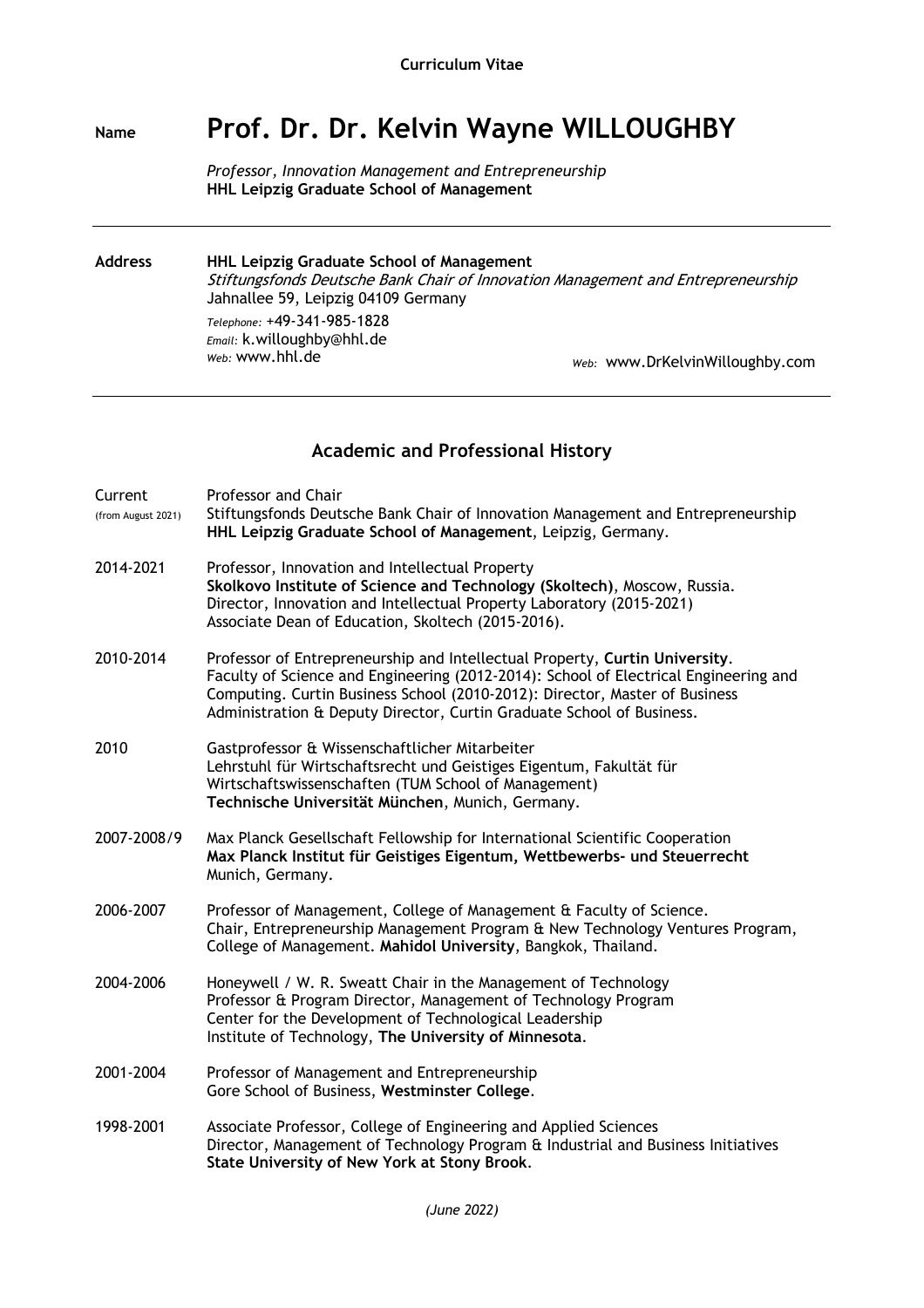| 1994-1998 | Director, Management of Technology Program<br>The University of Utah (College of Engineering and David Eccles School of Business);<br>& Clinical Associate Professor of Management, Department of Management,<br>David Eccles School of Business, The University of Utah.                                                                                                                                                                                                                               |
|-----------|---------------------------------------------------------------------------------------------------------------------------------------------------------------------------------------------------------------------------------------------------------------------------------------------------------------------------------------------------------------------------------------------------------------------------------------------------------------------------------------------------------|
| 1990-1994 | Lecturer in Business Policy and Strategy (Tenured)<br>The University of Western Australia, Faculty of Economics and Commerce<br>(Graduate School of Management & Department of Organisational and Labour Studies)<br>Director, Honours Program in Management. Granted tenure in July 1993.                                                                                                                                                                                                              |
| 1993      | Visiting Scholar<br>Columbia University, New York, Urban Planning Program.                                                                                                                                                                                                                                                                                                                                                                                                                              |
| 1991-1992 | Visiting Assistant Professor, Research Scholar and Project Director<br><b>State University of New York at Stony Brook</b><br>Center for Biotechnology, & W. Averell Harriman School of Management and Policy.                                                                                                                                                                                                                                                                                           |
| 1988-1993 | Research Associate and Lecturer<br>The University of California at Berkeley.<br>Haas School of Business, Center for Research in Management (Postdoctoral Fellow);<br>Institute of Business and Economic Research (Postdoctoral Fellow); Institute of Urban<br>and Regional Development (Research Associate, 1988-1993); Institute of Governmental<br>Studies (Fellow); Agricultural Issues Center (University of California System-wide);<br>Department of City and Regional Planning (Lecturer, 1990). |
| 1987-1988 | <b>Research Fellow</b><br>The University of Western Australia<br>Faculty of Economics and Commerce, Department of Management.                                                                                                                                                                                                                                                                                                                                                                           |
| 1986      | <b>Extension Officer</b><br>The University of Western Australia, University Extension.                                                                                                                                                                                                                                                                                                                                                                                                                  |
| 1980-1986 | Doctoral Student and part-time tutor/lecturer<br><b>Murdoch University</b><br>School of Environmental and Life Sciences & School of Education.                                                                                                                                                                                                                                                                                                                                                          |
| 1984-1986 | Council Member<br>Science, Industry and Technology Council, Government of Western Australia.<br>Chairman of Working Parties on (1) Social and Industrial Impact of Technology, (2)<br>Technology Taxonomy and (3) Technology for Aboriginal Communities. Member, Working<br>Parties on (1) Education and Technology and (2) Technology Assessment.                                                                                                                                                      |
| 1982-1985 | Founder, President and C.E.O.<br>The Appropriate Technology Development Group, Inc.<br>(a not-for-profit organization involved in sustainable development and social<br>entrepreneurship), and APACE Aid Inc. (a charitable organization providing<br>entrepreneurship training for unemployed people).<br>President 1982-1984; Advisor and Vice President 1984-1985.                                                                                                                                   |
| 1978-1979 | <b>Graduate Assistant</b><br>Metropolitan Region Planning Authority, Government of Western Australia.                                                                                                                                                                                                                                                                                                                                                                                                   |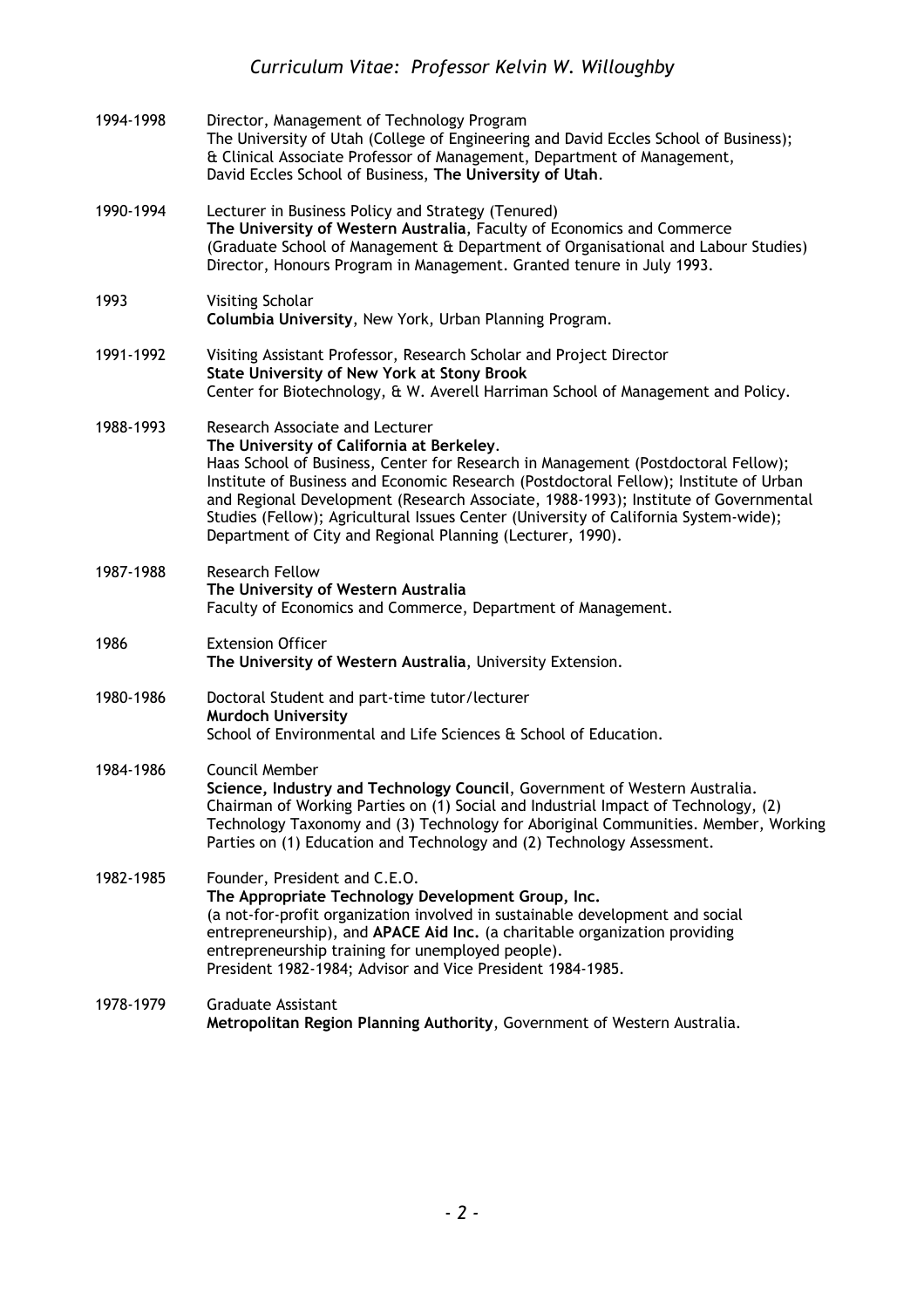## **Higher Education**

**Master of Laws (LL.M.)** 

Universität Augsburg, 2008. Munich Intellectual Property Law Center**:** Max-Planck-Institut für Geistiges Eigentum, Wettbewerbs- und Steuerrecht; Technische Universität München**;** George Washington University; Universität Augsburg. (Field: intellectual property) Dissertation: "*Technology and the Law of Patent Eligible Subject Matter."*

#### **Doctor of Philosophy (Ph.D.)**

The University of Western Australia, 1999. Graduate School of Management (Fields: strategic management and technology management) Dissertation: "*Strategies for the Local Development of Advanced Technology Industry: Clues from the Case of Biotechnology in New York State."*

#### **Fulbright Postdoctoral Fellowship**

The University of California at Berkeley, 1988-1990. (Fields: strategic management and economic development planning)

#### **Doctor of Philosophy (Ph.D.)**

Murdoch University, 1987. School of Environmental and Life Sciences (Field: technology studies) Dissertation: "*Appropriate Technology: An Integrated Framework for Policy and Practice"*

#### **Bachelor of Arts with First Class Honours (B.A. Hons. 1st Class)**

Murdoch University, 1980. School of Mathematical and Physical Sciences (Fields: technology studies, population & resource studies) Dissertation: "*Technology and Traditional Wisdom: A Study of the Thought and Work of Ernst Friedrich Schumacher"*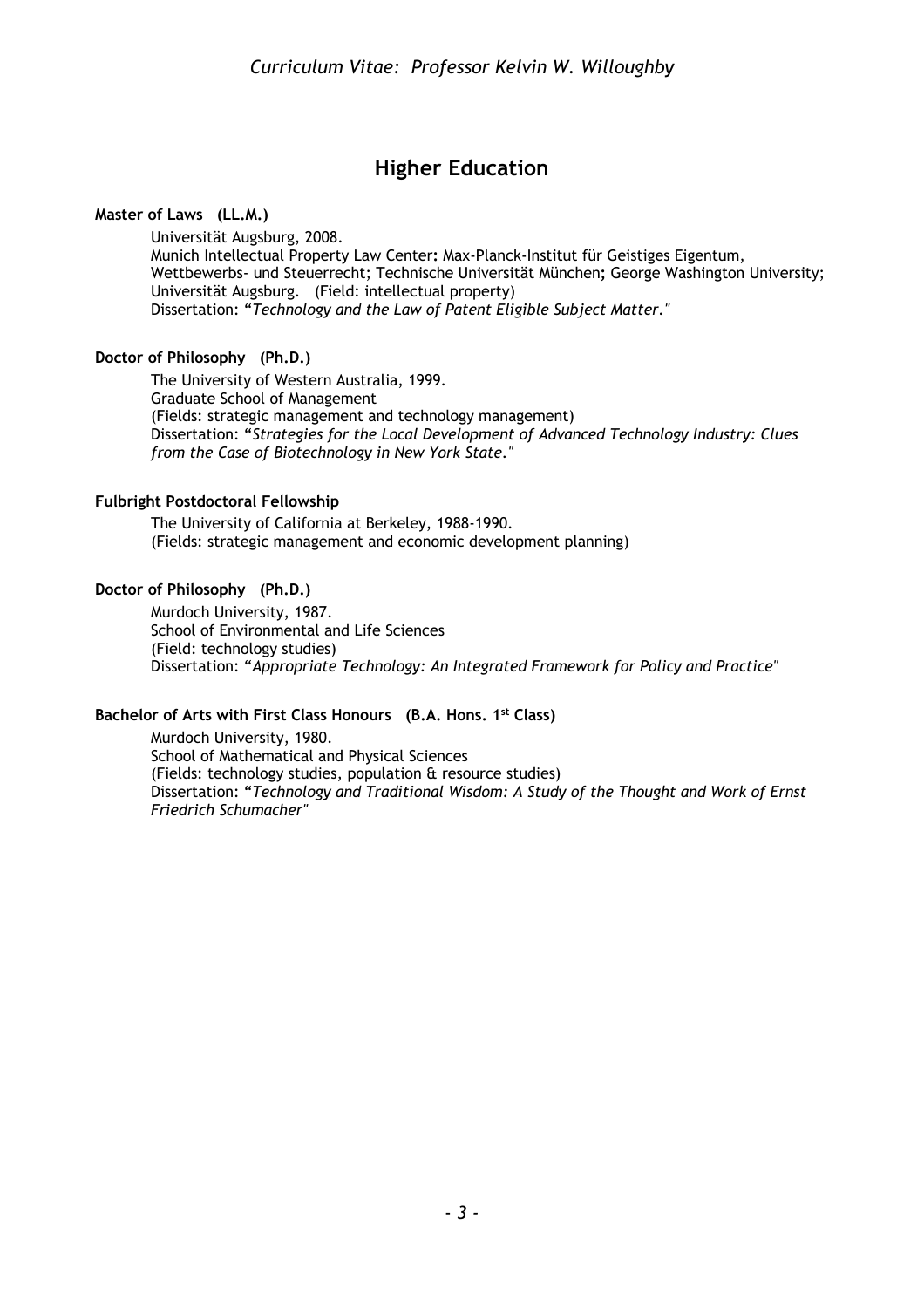# **Awards and Honors**

| 2020-2022 | Otto Mønsted Gæsteprofessorat, awarded by the Otto Moensted Foundation for the Otto<br>Moensted Visiting Professorship at the Copenhagen Business School.                                                                                                           |
|-----------|---------------------------------------------------------------------------------------------------------------------------------------------------------------------------------------------------------------------------------------------------------------------|
| 2019      | Elevated to IEEE Senior Member status, IEEE (Institute of Electrical and Electronics<br>Engineers).                                                                                                                                                                 |
| 2018      | HRH Princess Maha Chakri Sirindhorn award for contribution to educational and research<br>collaboration between the Kingdom of Thailand and the Russian Federation (TRRT).                                                                                          |
| 2018-2022 | Guest Professor, School of Intellectual Property, Nanjing University of Science and<br>Technology, Nanjing, China.                                                                                                                                                  |
| 2018-2020 | Adjunct Professor, School of Electrical Engineering, Computing and Mathematical<br>Sciences, Curtin University, Australia.                                                                                                                                          |
| 2018-     | Director, GLORAD, Center for Global R&D and Innovation                                                                                                                                                                                                              |
| 2011-2021 | Visiting Professor, Department of Industrial and Systems Engineering, The Hong Kong<br>Polytechnic University, Kowloon.                                                                                                                                             |
| 2012-2013 | Resident Entrepreneur, Innovation Centre of Western Australia. Government of Western<br>Australia.                                                                                                                                                                  |
| 2009      | Appointed as the 314 <sup>th</sup> Honorable Member of the Mahidol University Alumni Association<br>under the Patronage of His Majesty the King of Thailand, 2009.                                                                                                  |
| 2007-2008 | Diplôme d'honneur, Propriété Intellectuelle Européenne, EIPIN (European Intellectual<br>Property Institutes Network): Strasbourg, Munich, Zurich, London, Alicante.                                                                                                 |
| 2007-2008 | Max Planck Gesellschaft Fellowship for International Scientific Cooperation.<br>Fellowship to study intellectual property law at the Max-Planck-Institut für Geistiges<br>Eigentum, Wettbewerbs- und Steuerrecht, Munich, 2007-2008.                                |
| 2006      | BioBusiness Alliance of Minnesota, Honorable Recognition.<br>Recognition of profound impact on the future of biobusiness in Minnesota for work as<br>Co-chair of the Minnesota Statewide Biobusiness Assessment Project, 2005-2006.                                 |
| 2001      | Study Award for Outstanding Young American Management Executives,<br>Carl Duisberg Gesellschaft e.V., Gemeinnützige Organisation für Internationale<br>Weiterbildung und Personalentwicklung. Munich and Berlin, July 2001. Sponsored by the<br>State of Bavaria.   |
| 2000      | Outstanding Faculty Award,<br>conferred by the Institute for Industrial Policy Studies for outstanding teaching in the<br>Master of Science in Technology Management degree program of the State University of<br>New York at Stony Brook, during 1999-2000.        |
| 1988-1990 | Fulbright Award, 1988-1990<br>Awarded for postdoctoral fellowship at the University of California, Berkeley.                                                                                                                                                        |
| 1991      | Gold Medal, Technology Transfer Society (Lang-Rosen Award), 1991<br>Awarded by the Technology Transfer Society (United States) for the best scholarly paper<br>published in The Journal of Technology Transfer during 1990-1991.                                    |
| 1988      | Popular and Effective Lecturer Award for MBA Lecturers, 1988. Awarded 1st place by the<br>Western Australian Institute of Business Administration (Inc.) for teaching in the Master<br>of Business Administration program at the University of Western Australia.   |
| 1987      | Government of Western Australia, Certificate of Special Recognition, 1987<br>Awarded by the Premier of Western Australia for valued contribution to the<br>advancement of science, industry and technology in the State of Western Australia.                       |
| 1986      | Murdoch University Convocation Award, 1986. Granted for outstanding scholarship (with<br>a special emphasis on interdisciplinary research and teaching), service to Murdoch<br>University, and building cooperation between the University and the wider community. |
| 1980-1985 | Commonwealth Postgraduate Research Scholarship.<br>Awarded to carry out doctoral research.                                                                                                                                                                          |
| 1997      | Honorary Life Membership,<br>The Appropriate Technology Development Group, Inc. (APACE Western Australia), 1997 -                                                                                                                                                   |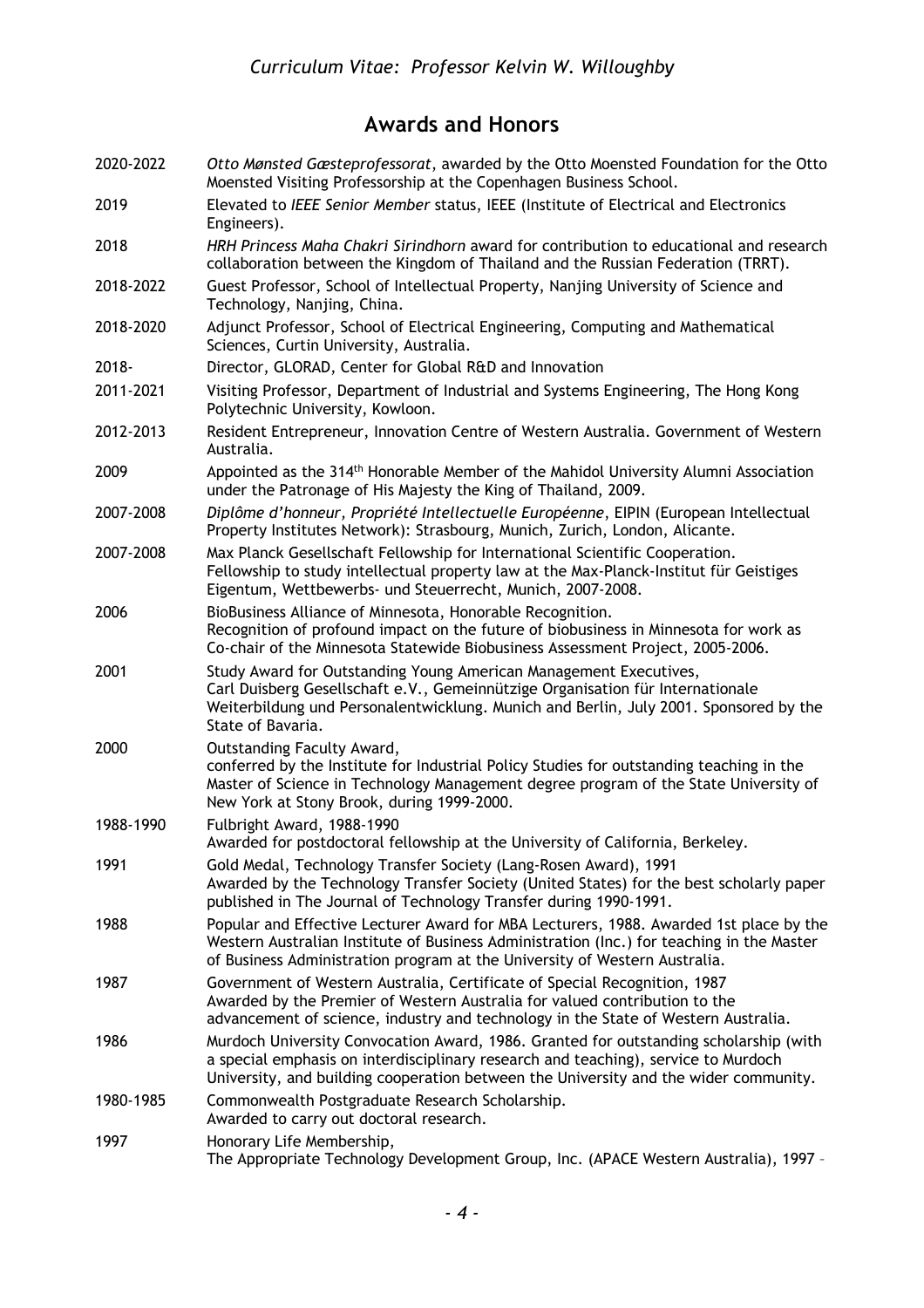## **Publications**

### **Refereed Scholarly Journal Articles**

"Global Innovation and Competition in Quantum Technology, Viewed Through the Lens of Patents and Artificial Intelligence," *International Journal of Intellectual Property Management* (February 2022, forthcoming). Zeki Can Seskir & Kelvin W. Willoughby. https://doi.org/10.1504/IJIPM.2021.10044326

"Reverse Innovation, International Patenting and Economic Inertia: Constraints to Appropriating the Benefits of Technological Innovation," *Technology in Society*, Volume 67, November 2021, 101712. Kelvin W. Willoughby & Nadezhda Mullina. https://doi.org/10.1016/j.techsoc.2021.101712

"Rethinking the Dynamics of Innovation, Science, and Technology: The Curious Case of Stirling Engines and Stirling Refrigerators," *Energy Research & Social Science*, Volume 79, September 2021, 102159. Dmitry S. Smirnov & Kelvin W. Willoughby. https://doi.org/10.1016/j.erss.2021.102159

"Contextual Factors Affecting Patent Licensing Provisions in Collaboration Agreements of Complex Technological Organizations," *International Journal of Intellectual Property Management*, 11, 3 (2021), 280-315. Punyapat Saksupapchon & Kelvin W. Willoughby. https://doi.org/10.1504/IJIPM.2020.10032645

"Intellectual Property Management, Dynamic Capabilities and Competitive Innovation in the Commercial Aircraft Industry," *International Journal of Intellectual Property Management*, 11, 3 (2021), 236-262. Punyapat Saksupapchon & Kelvin W. Willoughby. https://doi.org/10.1504/IJIPM.2020.10032446

"Endogenous innovation, outward-bound international patenting and national economic development," *The Journal of Technology Transfer*, 45, 3 (2020), 844–869. Kelvin W. Willoughby. https://doi.org/10.1007/s10961-018-9705-1

"Customized to Fit: Intellectual Property Management in Innovation-focused Co-creation Projects," *The Journal of Product Innovation Management* (revise and re-submit, January 2021). Anja Tekic, Kelvin W. Willoughby & Johann Füller.

"Product Modularity, Design Imitation and Intellectual Property: The Role of Patent Protection, A Review," *International Journal of Management Reviews* (under review, February 2022). Georgy D. Klushin & Kelvin W. Willoughby.

"Configuring intellectual property management strategies in co-creation: A contextual perspective," *Innovation: Organization and Management*, 22, 2 (2020), 128-159. Anja Tekic & Kelvin W. Willoughby. https://doi.org/10.1080/14479338.2019.1585189

"Co-creation — child, sibling or adopted cousin of open innovation?" *Innovation: Organization and Management*, 21, 2 (2019), 274-297. Anja Tekic & Kelvin W. Willoughby. https://doi.org/10.1080/14479338.2018.1530565

"Contextualized co-creation: Innovating with individual external contributors throughout the product life cycle," *International Journal of Product Development*, 22, 3 (2017), 230-245. Anja Tekic & Kelvin W. Willoughby. https://doi.org/10.1504/IJPD.2017.087380

"A knowledge-based system for assessing and managing intellectual property managerial risks for smalland-medium sized technological enterprises," *International Journal of Intellectual Property Management*, 7, 1/2 (2014), 57–83. C. F. Cheung, W. M. Wang, X. Xu & Kelvin W. Willoughby. https://doi.org/10.1504/IJIPM.2014.062795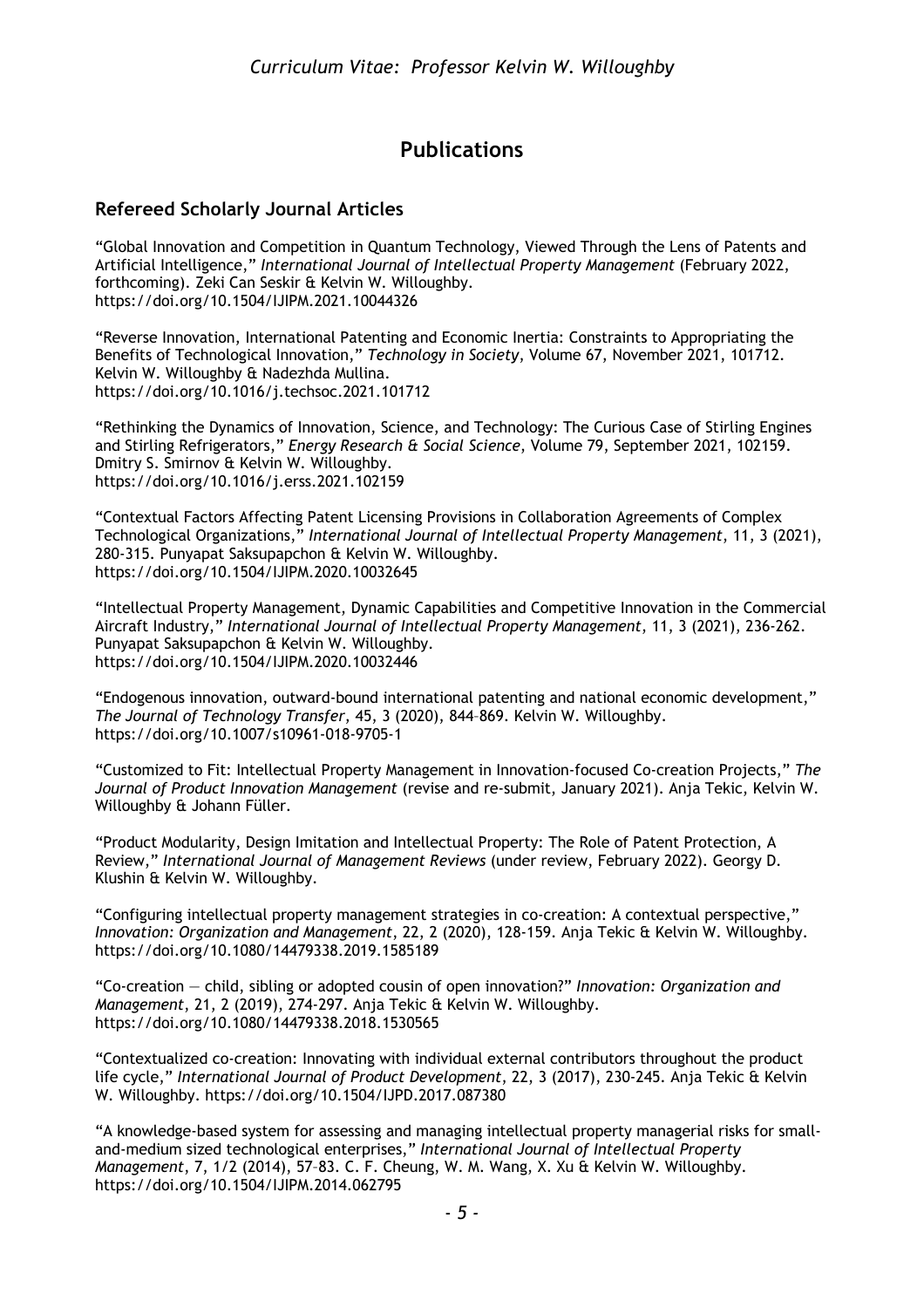"What impact does intellectual property have on the business performance of technology firms?" *International Journal of Intellectual Property Management*, 6, 4 (2013), 316-338. Kelvin W. Willoughby. https://doi.org/10.1504/IJIPM.2013.057634

"Intellectual property management and technological entrepreneurship," *International Journal of Innovation and Technology Management,* 10, 6 (2013), 1-42. Kelvin W. Willoughby. https://doi.org/10.1142/s0219877013400270

"How much does technology really matter in patent law? A comparative analysis of doctrines of appropriate patentable subject matter in American and European patent law," *Federal Circuit Bar Journal*, 18, 1 (2008), 63-138. Kelvin W. Willoughby.

"How do entrepreneurial technology firms really get financed, and what difference does it make?" *International Journal of Innovation and Technology Management*, 5, 1 (2008), 1-28. Kelvin W. Willoughby. https://doi.org/10.1142/s0219877008001266

"Interorganizational cooperation, knowledge intensity and the sources of innovation in the biosciencetechnology industries," *Knowledge, Technology and Policy,* 18, 3 (2006), 56-73. Kelvin W. Willoughby & Peter Galvin. https://doi.org/10.1007/s12130-005-1005-z

"Technological semantics and technological practice: Lessons from an enigmatic episode in Twentieth Century technology studies," *Knowledge, Technology and Policy*, 17, 3-4 (2005), 11-43. Kelvin W. Willoughby. https://doi.org/10.1007/s12130-004-1002-7

"The Affordable Resources strategy and the Milieux Embeddedness strategy as alternative approaches to facilitating innovation in a knowledge-intensive industry," *The Journal of High Technology Management Research*, 15, 1 (2004), 91-121. Kelvin W. Willoughby. https://doi.org/10.1016/j.hitech.2003.09.006

"The virtualization of university education: Concepts, strategies and business models," *Journal of Applied Educational Technology*, 2, 1 (2004), 4-24. Kelvin W. Willoughby.

"Building internationally competitive technology regions: The Industrial-Location-Factors approach and the Local-Technological-Milieux approach," *Journal of International and Area Studies*, 7, 2 (2000), 1-36. Kelvin W. Willoughby.

"Generic strategies and action modes: A philosophical challenge for strategic management," *Journal of International Business and Economy*, Fall (2000), 69-90. Kelvin W. Willoughby.

"Informal communication, formal collaboration, and the growth of research-intensive entrepreneurial firms in the biotechnology industry," *Frontiers of Entrepreneurship Research*, November (1999), 571- 585. Kelvin W. Willoughby.

"The economic potential of biotechnology," *International Journal of Technology Management, Biotechnology Review*, 1 (1993), 7-10. Kelvin W. Willoughby & E. J. Blakely.

"The economic-development potential of California's biotechnology industry," *International Journal of Technology Management, Biotechnology Review*, 1 (1993), 11-27. Kelvin W. Willoughby, E. J. Blakely & N. Nishikawa.

"Transfer or generation? Biotechnology and local industry development," *Journal of Technology Transfer*, 15, 4 (1990), 31-38. Kelvin W. Willoughby and E. J. Blakely. https://doi.org/10.1007/BF02371521

> *[Awarded Gold Medal by the Technology Transfer Society for best paper published in the Journal of Technology Transfer, 1990-1991.]*

"Local enterprise initiatives: Between state and market in Esperance," *Australian Journal of Public Administration*, 49, 1 (1990), 23-37. Kelvin W. Willoughby & J. Moon. https://doi.org/10.1111/j.1467-8500.1990.tb02249.x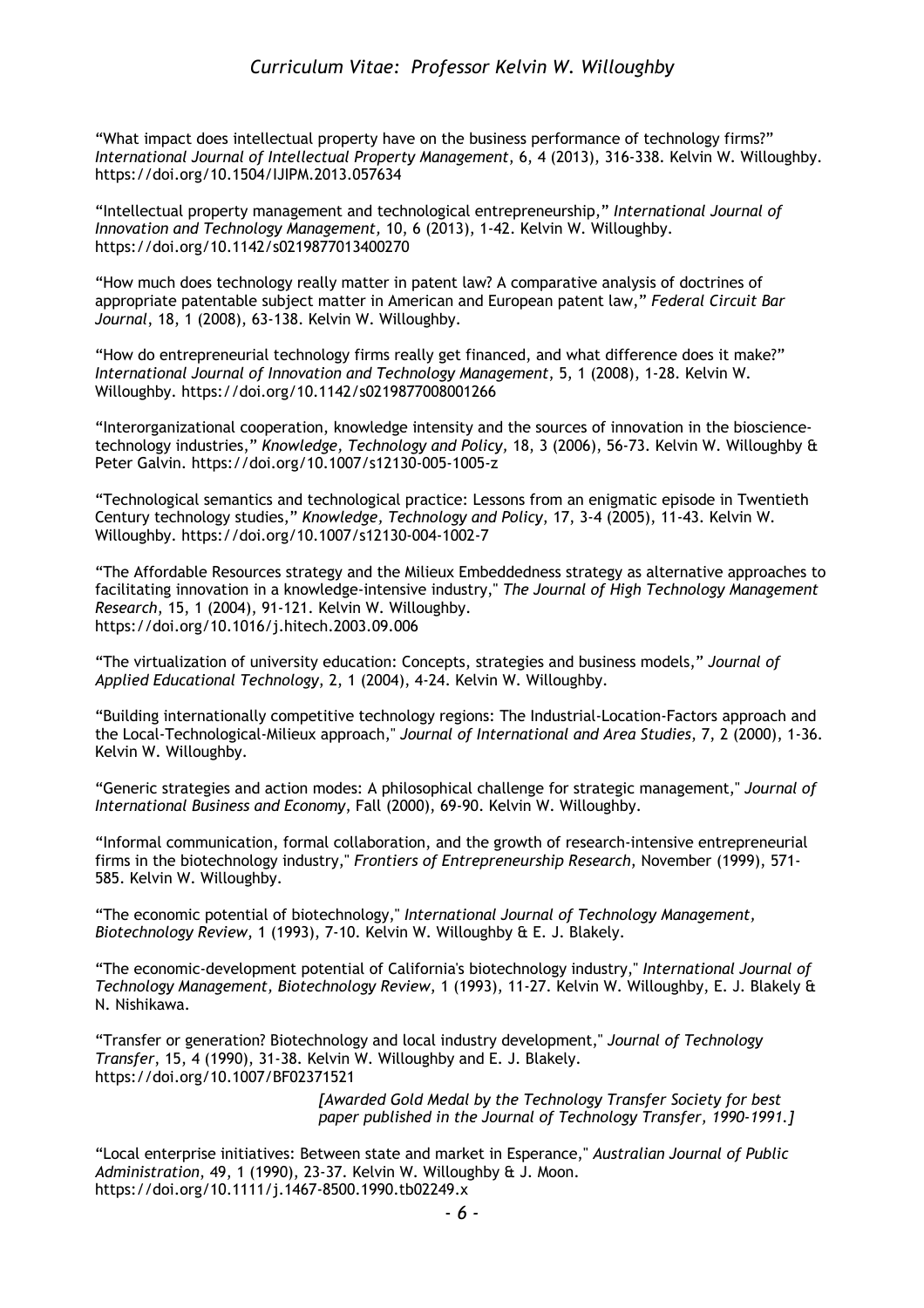"Economic development and technological change in rural Australia: Some critical policy issues," *Berkeley Planning Journal*, 4, 1 (1989), 53-82. Kelvin W. Willoughby. https://doi.org/10.5070/BP34113158

"Prospects for appropriate technology: Clues from the philosophy of E.F. Schumacher," *International Journal of Environmental Education and Information*, 4, 1 (1985), 54-82. Kelvin W. Willoughby.

#### **Books / Monographs**

Kelvin W. Willoughby, *What Can Be Patented? Confronting the Confusion in Patent Law About Patent-Eligible Subject Matter* (Saarbrücken: Scholars' Press, 2014). 216 pages. ISBN: 9783639700688.

Kelvin W. Willoughby, *Technology Choice: A Critique of the Appropriate Technology Movement* (London: Routledge, 2019). ISBN 9780367289690 (Hardback), 9780429308444 (eBook). 350 pages. First edition: (Boulder and San Francisco: Westview Press, 1990). ISBN: 0813378060.

Kelvin W. Willoughby, *Technology and the Competitive Advantage of Regions: A Study of the Biotechnology Industry in New York*, IURD Monograph No. 44 (Berkeley: University of California, 1993). 184 & xxii pages. Library of Congress (US), LC Control No.: 93622391.

Kelvin W. Willoughby & J. Moon (coauthors), *An Evaluation of Local Enterprise Initiatives: The Case of Esperance* (Canberra: Australian Government Publishing Service, 1989). 48 pages. ISBN: 0644087617.

Kelvin W. Willoughby, *Technology for Employment Creation,* Second Edition (Fremantle & Sydney: APACE Publications, 1985). ISBN 0959030913.

Zhouying Jin (author), Kelvin W. Willoughby (editor & co-translator) & Ying Bai (co-translator), *Global Technological Change: From Hard Technology to Soft Technology*, Second Edition (Bristol, UK; Portland, Oregon, USA: Intellect Books, 2011). 366 pages. ISBN: 9781841503769.

Zhouying Jin (author) & Kelvin W. Willoughby (editor & co-translator), *Global Technological Change: From Hard Technology to Soft Technology*, First Edition (Bristol, UK; Portland, Oregon, USA: Intellect Books, 2005). 317 pages. ISBN: 9781841501246.

Kelvin W. Willoughby & Edward J. Blakely (editors), *The Management and Economic Potential of Biotechnology* (Geneva: Inderscience Enterprises Ltd., 1993). 191pages. ISBN: 0907776122. Library of Congress (US), LC Control No.: 93622391.

#### **Book Chapters and Sections in Books**

Kelvin W. Willoughby, "What Can Be Patented? Technological Innovation and the Contemporary Mess in Patent Law," pp. 171-178 of ИНТЕЛЛЕКТУАЛЬНЫЕ ПРАВА: ВЫЗОВЫ 21-го ВЕКА, Материалы Международной конференции, 14–16 ноября 2019 г., Под редакцией Э.П. Гаврилова, С.В. Бутенко (Томск: Издательский Дом Томского государственного университета, 2019). DOI:10.17223/9785946218559/26

Kelvin W. Willoughby, "Gifted Education, Scientific Research and Technological Innovation: The Philosophy and Practice of Skoltech," in *The 1st Thai-Russian Roundtable (TRRT): Collaboration on Gifted Education and Research* (Bangkok: Office of the Education Council, Kingdom of Thailand, 2018) pages 57-66.

Maximilian von Zedtwitz, Zeljko Tekic and Kelvin W. Willoughby, "Foreign R&D Investment in Russia: How to Translate into Innovation?" in *The Life of Russian Business: (Re)cognizing, (Re)activating and (Re)configuring Institutions*, edited by Tomas Casas i Klett and Yuliya Ponomareva (Information Age Publishing Inc., 2018), pages 141-146. ISBN-10: 164113450X ISBN-13: 978-1641134507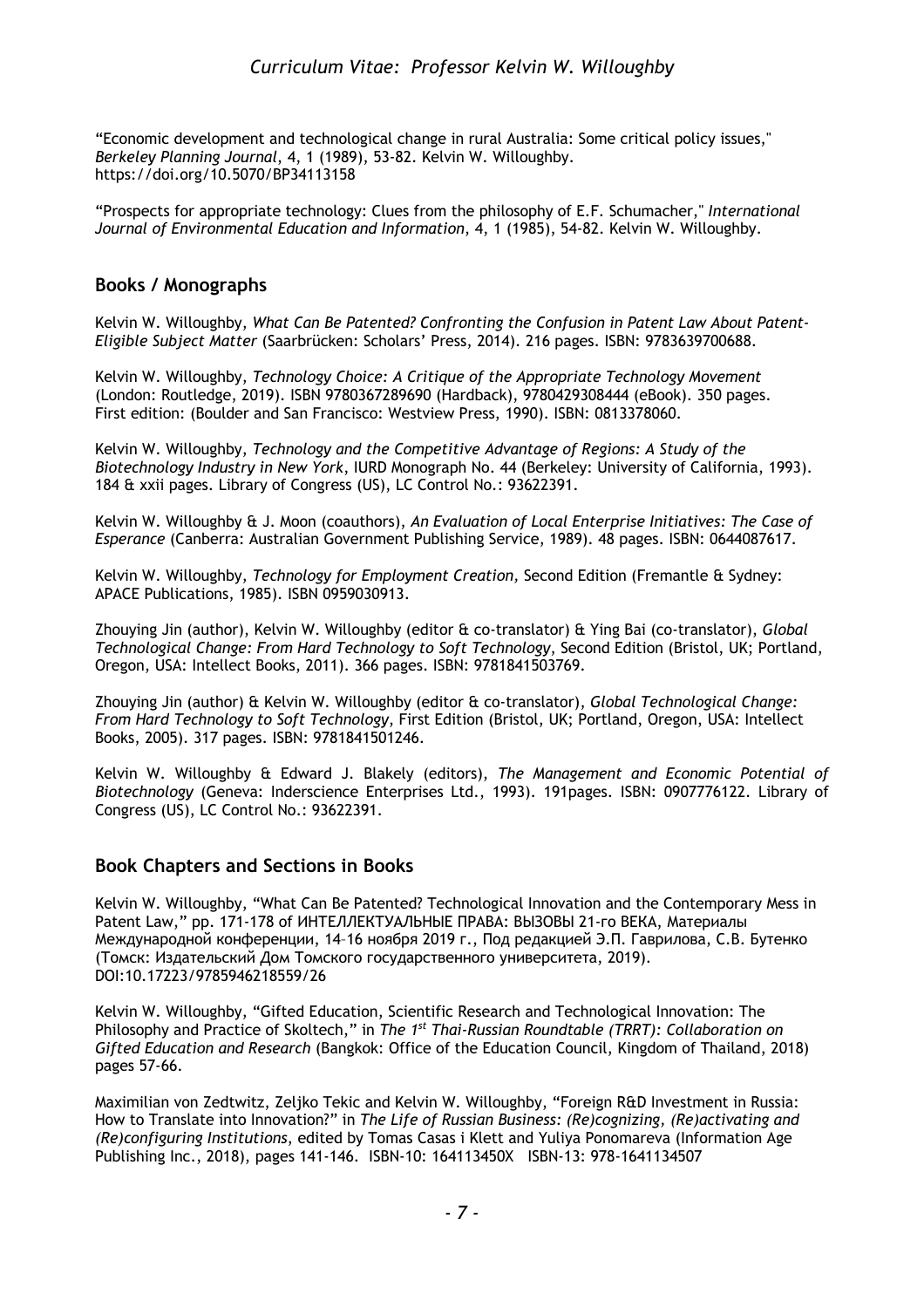Kelvin W. Willoughby, Preface, *A Problem-based Approach for Management Education: Preparing Managers for Action*, P. Hallinger & E. M. Bridges (Berlin: Springer, 2007).

Kelvin W. Willoughby, "Technological semantics and technological practice: Lessons from an enigmatic episode in Twentieth Century technology studies," in *Theory of Technology*, edited by David Clarke (New Brunswick, NJ: Transaction Publishers, 2005), pages 150-180.

Kelvin W. Willoughby, "The local milieux of knowledge-based industries: What can we learn from a regional analysis of commercial biotechnology," in *Cities in Competition: Productive and Sustainable Cities for the 21st Century*, edited by J. Brotchie, M. Batty, E. Blakely, P. Hall, & P. Newton (London: Longman; Melbourne: Longman Australia, 1995), pages 252-285.

Kelvin W. Willoughby, "The 'Kingdom of Camelot'\* and the Quest for the 'Holy Grail'# (\*'our place') (#'global technological competitiveness')," in *Local Matters: Perspectives on the Globalisation of Technology*, edited by John Phillimore (Perth, Aust.: Murdoch University, Institute for Science and Technology Policy, 1995), pages 129-136.

Kelvin W. Willoughby & U. E. Gattiker, "Technological competence, ethics and the global village: Crossnational comparisons for organization research," in *Handbook of Organizational Behavior*, edited by R. Golembiewski (New York & Basel: Marcel Dekker, 1993), pages 457-485.

Kelvin W. Willoughby & A. Morkel, "Orbital Engine Company," in *The Strategy Process: Contexts and Cases*, edited by James Brian Quinn and Henry Mintzberg (Englewood Cliffs, NJ: Prentice Hall, 1993), pages 309-323. [revised version of case] Republished in 3<sup>rd</sup> Edition (1999).

Kelvin W. Willoughby & A. Morkel, "Orbital Engine Company," in *Cases in Australian Strategic Management*, edited by G. Lewis, A. Morkel, and G. Hubbard (New York: Prentice Hall, 1991), pages 319-334. [first published version of case]

Kelvin W. Willoughby & A. Morkel, "Delta West Limited," in *Cases in Australian Strategic Management*, edited by G. Lewis, A. Morkel, and G. Hubbard (New York: Prentice Hall, 1991), pages 240-255.

Kelvin W. Willoughby, Review of the contributions of Dr Keith R. Roby in the field of technology studies, in Barns, I. (ed), *Challenges for Einstein's Children: Keith Roby's Vision of Science in Community Life* (Perth: Murdoch University, 1984), pages 111-113.

### **Published Working Papers or Occasional Papers**

Kelvin W. Willoughby, "Intellectual Property Management and Technological Entrepreneurship: One Size Does Not Fit All," Working Paper, Entrepreneurship Research and Policy Network (ERPN), Social Sciences Research Network (June 13, 2010). Available at SSRN: http://ssrn.com/abstract=1630666

Alejandra Castenada, Stéphane A. Dassonville, Tim Heitmann, Marc Mimler, and Kelvin W. Willoughby, "Compatibility and Standards: Should Apple Open Up Its 'Fairplay' DRM System?" EIPIN Team Reports, Working Paper 4 (2008), Berkeley Electronic Press. http://www.bepress.com/ndsip/eipin/art4.

Kelvin W. Willoughby, "The Virtualization of University Education: Concepts, Strategies and Business Models," *Instructional Technology Forum,* Discussion Paper #75, September 15-19, 2003. http://it.coe.uga.edu/itforum/paper75/paper75.html

Kelvin W. Willoughby & E. J. Blakely, *The Economic Geography of Biotechnology in California*, Working Paper No. 90-176, Center for Real Estate and Urban Economics, Institute for Business and Economic Research, University of California at Berkeley, February 1990. 56 pages.

Kelvin W. Willoughby & E. J. Blakely, *Choosing a Strategy for Local Industry Development from Biotechnology: Transfer or Incubate?* Working Paper No. 520, May 1990, Institute of Urban and Regional Development, University of California at Berkeley. 35 pages.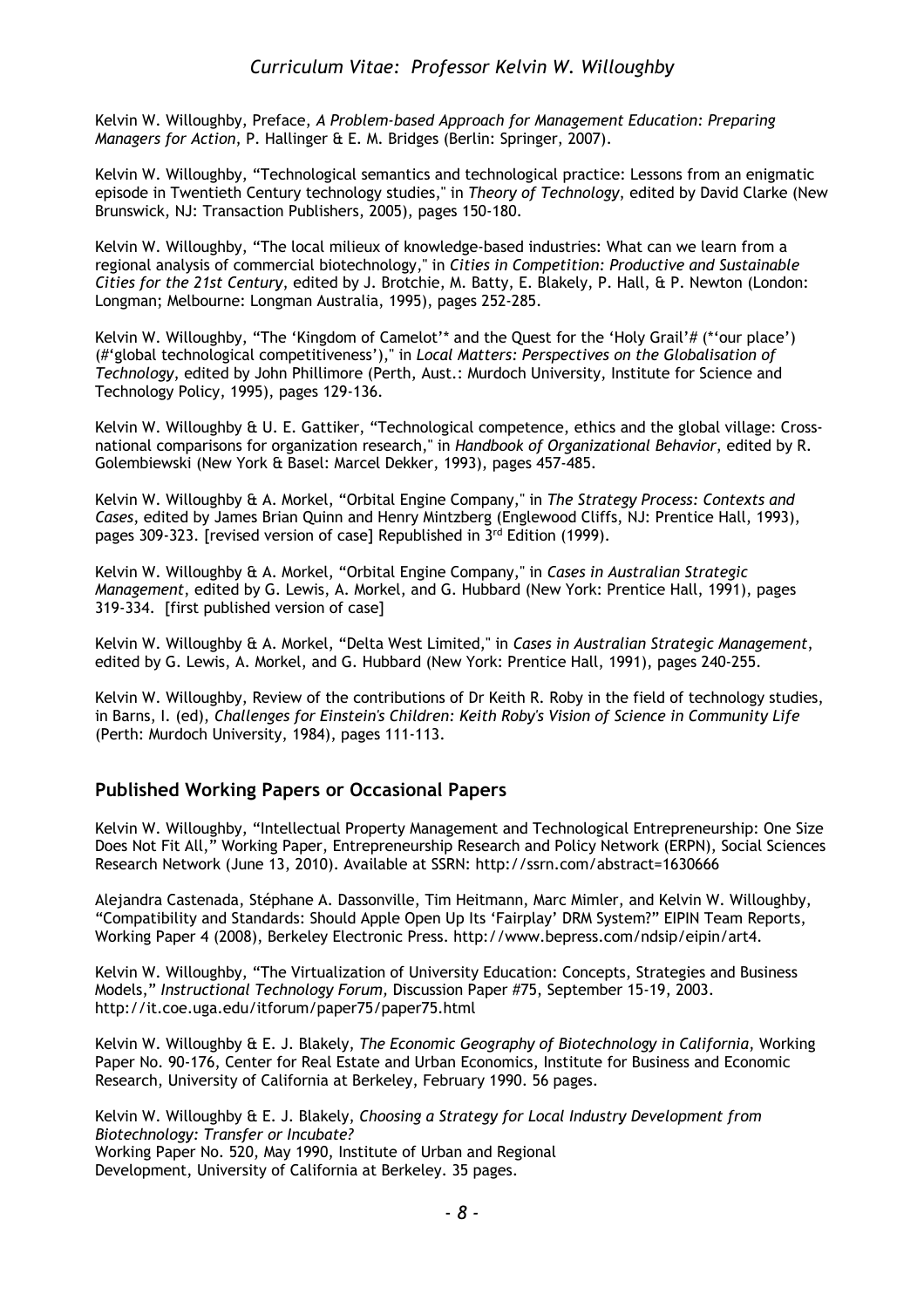Kelvin W. Willoughby & E. J. Blakely, *Making Money from Microbes: Finance and the California Biotechnology Industry,* Working Paper No. 89-166, Center for Real Estate and Urban Economics, Institute for Business and Economic Research, University of California, Berkeley, August 1989. 75 pages.

Kelvin W. Willoughby, *Technological Change and the Rural Economy: Lessons from Down Under,* Working Paper No. 495, March 1989, Institute of Urban and Regional Development, University of California, Berkeley. 37 pages.

Kelvin W. Willoughby & A. Pecotich, *The Ambiguous Status of Science and Technology: A Study of Management Attitudes and Public Policy in Australia,* IGS Working Paper No. 89-9, April 1989, Institute of Governmental Studies, University of California, Berkeley, 41 pages.

#### **Published Technical Monographs, Industry Reports and Government Reports**

Kelvin W. Willoughby, *Minnesota's Competitive Position in the BioBusiness Technology Industries*. St. Louis Park, MN: BioBusiness Alliance of Minnesota, 2011. 92 pages.

Christoph Ann (principle author), Kelvin W. Willoughby (collaborative author / Mitarbeiter) & Stephanie Bergmann (collaborative author/ Mitarbeiter), *Strategien zur Piraterieabwehr für den Mittelstand*. München: bayme vbm, Die bayerischen Metall- und Elektro-Arbeitgeber, 2011. 68 pages.

Kelvin W. Willoughby, *Biobusiness: Minnesota's Present Position and Future Prospects*. St. Louis Park, MN: BioBusiness Alliance of Minnesota, 2006. 102 pages.

Kelvin W. Willoughby, *The Competitive Position of Biobusiness Technology Industries in Minnesota within the United States*. St. Louis Park, MN: BioBusiness Alliance of Minnesota, 2006. 77 pages.

Kelvin W. Willoughby, *Utah Life Sciences Industry Directory* (including Summary of Economic Highlights of Utah's Bioscience Technology Industry). Second Edition. Salt Lake City: Utah Life Science Association, 1999. 80 pages.

Bernd Grohs, Kelvin W. Willoughby, et al., *Untersuchung der Wirkungsmechanismen von Kompetenzzentren am Beispeil ausgewählter Technologieregionen in Deutschland.* Report for Bundesministerium für Bildung, Wissenschaft, Forschung und Technologie, Bonn. Munich: Roland Berger & Partner GmbH, International Management Consultants, 1998. 148 pages.

Kelvin W. Willoughby, *Utah's Bioscience Technology Industry Complex: A Census and Analysis of the*  Biotechnology, Medical Technology, and Life Systems Technology Industries in the State of Utah. Salt Lake City: Utah Life Science Association & State of Utah, Division of Business and Economic Development, 1998. 161 & xxvi pages.

Kelvin W. Willoughby, *New York's Evolving Bioscience Technology Industries: Managing Knowledge, Production and Services for Economic Development.* Stony Brook, New York: State University of New York, Center for Biotechnology, 1997. 161 pages.

Kelvin W. Willoughby, *Biotechnology in New York: A Global Industry in a Global Community.* Stony Brook, New York: State University of New York, Center for Biotechnology, 1992. 190 & xii pages.

Kelvin W. Willoughby, T. K. Bradshaw & E. J. Blakely, *Controlling Urban Growth in Rural California: What is Happening in the Central Valley?* Central Valley Briefs #4, January 1990, University of California Agricultural Issues Center, University of California, Davis. 6 pages.

Kelvin W. Willoughby & T. K. Bradshaw, *Implications of Changing Employment Patterns in the Central Valley,* Central Valley Briefs #1, July 1989, University of California Agricultural Issues Center, University of California, Davis. 4 pages.

Kelvin W. Willoughby, Summary of Conference Deliberations on Employment in the California Central Valley, Proceedings of Conference, "Growth and Change in the Great Central Valley: People and Agriculture," June 3rd 1989, Agricultural Issues Center, University of California, Davis.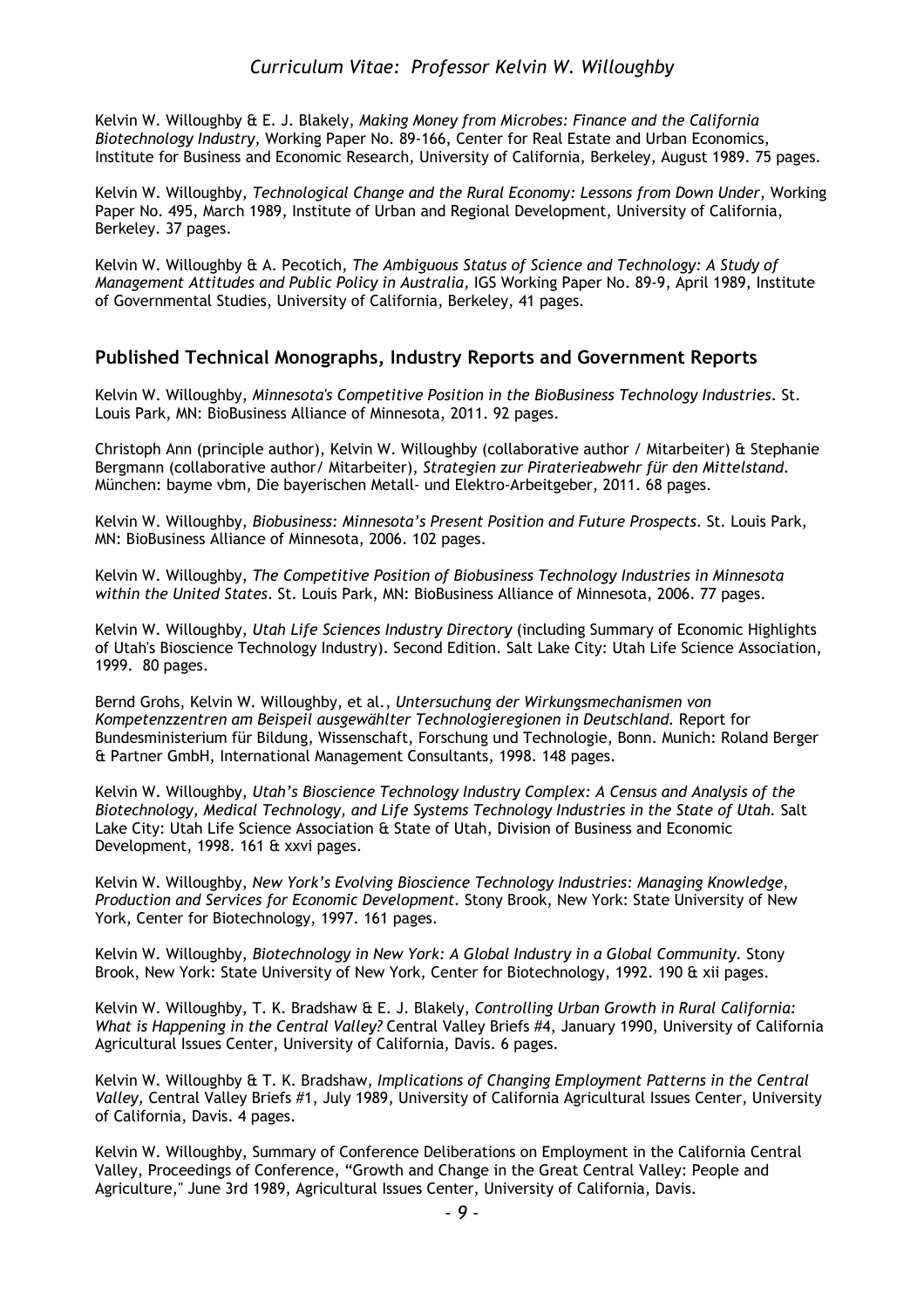Kelvin W. Willoughby & E. J. Blakely, *California Biotechnology Industry Profile,* Biotechnology Industry Research Group, University of California, Berkeley, November 1988. 4 pages.

Kelvin W. Willoughby, *Technology, Agriculture and Regional Development: Choosing a Future for Western Australia* (Perth, WA: Technology and Industry Development Authority, Government of Western Australia, 1988), 70 pages.

Kelvin W. Willoughby, *Aboriginal Communities and Technology: A Role for the Government of Western Australia?* (Perth: Western Australian Science, Industry and Technology Council,1988). 7 pages.

Kelvin W. Willoughby, A. Bollard & D. Annandale, *Technology Choice for Employment Generation.*  (Perth: Government of Western Australia [W.A. Science, Industry and Technology Council, and Department of Employment and Training], 1987). 208 pages. (Chairman of project and editor of Report by consultants).

Kelvin W. Willoughby, *Continuing Education in Dentistry: A Needs Assessment for Western Australia,*  Report of an empirical research project for the Postgraduate Dental Education Committee, University of Western Australia, August 1986, 33 pages.

#### **Business Cases (Mimeographed)**

Kelvin W. Willoughby, *Western Biotechnology Limited.* Graduate School of Management, The University of Western Australia, November 1989.

#### **Other Reports**

Kelvin W. Willoughby, *Strategies for Solving the Problems of Backlog and Unreliable Examination Quality in the Global Patent System: An Outline of a Systematic and Quantitative Strategic Approach to Analyzing an Array of Potential Solutions to the Problems*. Working Paper, Munich Intellectual Property Law Center, Munich, 28 December 2008.

Kelvin W. Willoughby, Tim Heitmann, Marc Mimler, Stéphane Dassonville & Alejandra Castaňeda Andrade, *Should Apple Open Up Its 'FairPlay' DRM System? Untangling the Knot of Copyright and Competition Law for Online Businesses*. Working Paper prepared for the 2007-2008 Congress of EIPIN (the European Intellectual Property Institutes Network), held in Gerzensee (Switzerland), Strasbourg (France) and Windsor (United Kingdom), March 2008. 27 pages.

Kelvin W. Willoughby & Kevin Michael Permenter, *Issues in Planning for Education and Training in Technology Transfer for Federal Laboratory Personnel: Insights from Analysis of the FLC Technology Transfer Training Resources Database.* Federal Laboratory Consortium for Technology Transfer, Education and Training Committee, May 2004. 15 pages.

Kelvin W. Willoughby, *Economic Impact of Engineering Education in SUNY on New York State.* College of Engineering and Applied Sciences, State University of New York at Stony Brook, 1999. 14 pages. Revised 2000.

Kelvin W. Willoughby, *Proposal for a Program in the Management of Technology for the University of Utah.* David Eccles School of Business & College of Engineering, University of Utah, Salt Lake City, October 1993, 25 pages.

Kelvin W. Willoughby, *Research Management in the Department of Management.* Department of Management, The University of Western Australia, 14 pages.

Kelvin W. Willoughby, *Employment Creation through the Appropriate Technology Development Strategy.* Report to the Technology Directorate of the Government of Western Australia, June 1984, 208 pages.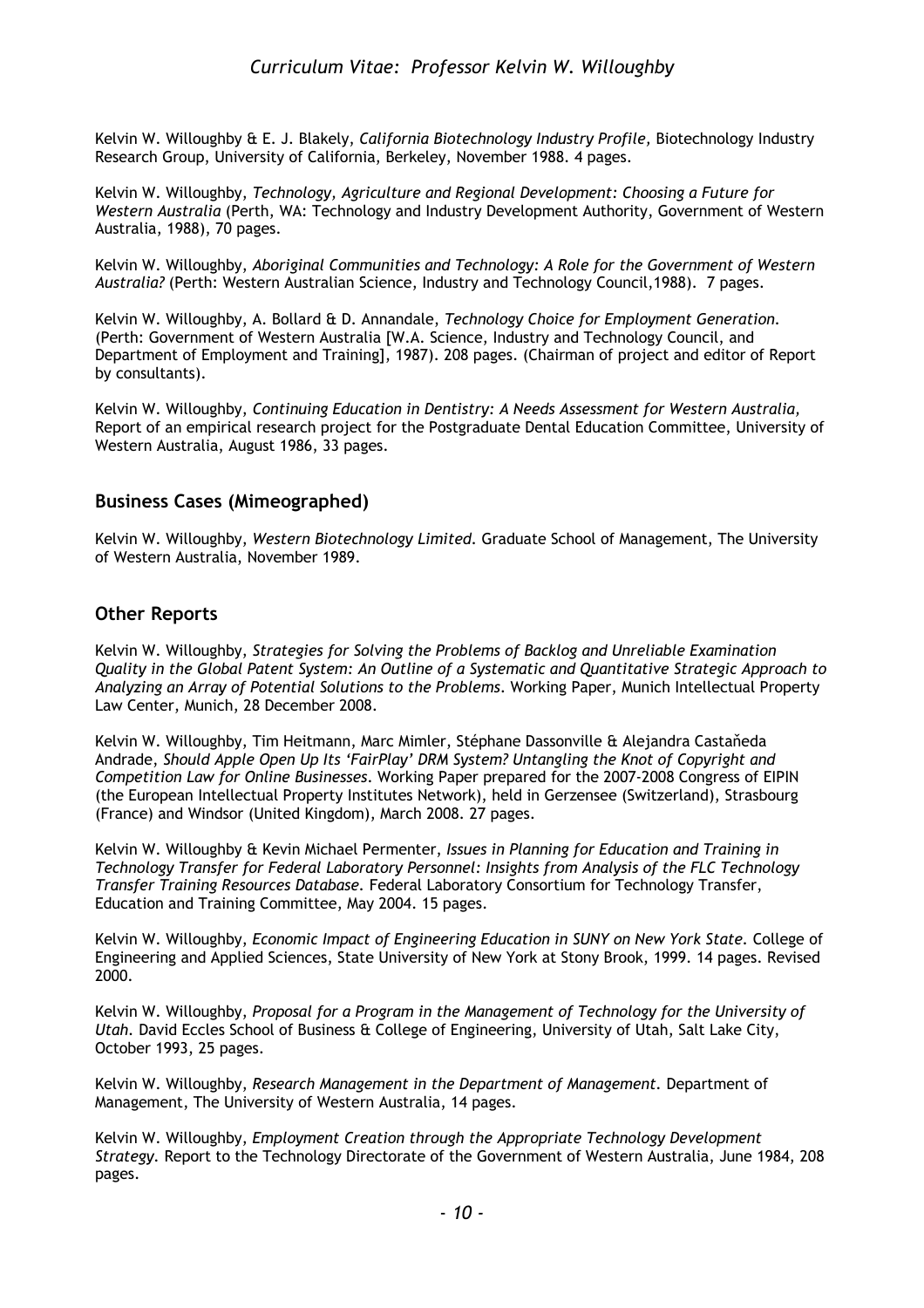### **Conference Papers**

Aleksei Kalinichenko and Kelvin Willoughby, "The Concept of Artificial Intelligence Viewed Through the Prism of Patent Information," *EPIP 2022 Conference*, The University of Cambridge, 14-16 September 2022, Cambridge, UK. (accepted, June 2021)

Punyapat Saksupapchon and Kelvin Willoughby, "Mapping the Development of Corporate Intellectual Property Capabilities: A Framework for Large Complex Technological Organizations," *EPIP 2022 Conference*, The University of Cambridge, 14-16 September 2022, Cambridge, UK. (accepted, June 2021)

Dmitry Smirnov and Kelvin Willoughby, "How Can Business Schools Generate Value in the Commercialization of New Technology? Technological Innovation Laboratories and Intellectual Property Management as Leadership Channels for Business Schools," *EPIP 2022 Conference*, The University of Cambridge, 14-16 September 2022, Cambridge, UK. (accepted, June 2021)

Si Yang An, Chi Fai Cheung, Mei Na Cheng and Kelvin W. Willoughby, "A Roadmap of Information and Communication Technology-Oriented Product-Service Systems for Older Adults in Hong Kong," IEEE 2021 9th International Conference on Information and Education Technology (ICIET 2021), Okayama, Japan, March 27-29, 2021. Paper ID C068. Published in *IEEE Explore* on 10 February 2021.

Kelvin W. Willoughby and Nadezhda Mullina, "Intellectual Property Strategy and Reverse Innovation," 81st Annual Meeting of the Academy of Management, virtual meeting, 30 July-3 August 2021. (accepted, May 2021)

Zeki Can Seskir and Kelvin W. Willoughby, "An Approach to AI-Enhanced Patent Analysis for Emerging Advanced Technology Industries: Insights from the Domain of Quantum Technology," 81st Annual Meeting of the Academy of Management, virtual meeting, 30 July-3 August 2021. (accepted, May 2021)

Dmitry S. Smirnov and Kelvin W. Willoughby, "What Comes First, Technology or Science? Clues from the Field of Energy Conversion Technology," 81st Annual Meeting of the Academy of Management, virtual meeting, 30 July-3 August 2021. (accepted, May 2021)

Nadezhda Mullina & Kelvin W. Willoughby, "Are Exports an Indicator of Innovation Flows?" ISPIM Connects Global 2020: Celebrating the World of Innovation - Virtual Conference, 6-8 December 2020. Event Proceedings: LUT Scientific and Expertise Publications: ISBN 978-952-335-566-8

Punyapat Saksupapchon & Kelvin W. Willoughby, "The Evolution of Patent Application Strategies of Companies in Commercial Aircraft Industry Through a Dynamic Capability Lens," Paper for the IEEE 4th Technology Innovation Management and Engineering Science International Conference (TIMES-iCON 2019), Faculty of Engineering, Mahidol University, Bangkok, Thailand, 11-13 December 2019.

Punyapat Saksupapchon & Kelvin Willoughby, "Contextual Factors Affecting Decisions About Intellectual Property Licensing Provisions in Collaboration Agreements for Open Innovation Projects of Complex Technological Organizations," 2019 IEEE International Symposium on Innovation and Entrepreneurship (TEMS-ISIE), Hangzhou, China, 24-26 October 2019.

Kelvin W. Willoughby & Nadezhda Mullina, "Global Innovation, Outbound International Patenting and Emerging Countries," Paper for R&D Management Conference, Research and Development Management Association, École Polytechnique and HEC Paris, Paris, France, 17-21 June 2019.

Anja Tekic & Kelvin W. Willoughby, "Intellectual property management in co-creation: Exploring the value of contextual and configurational perspectives for the development of strategy by employing the Qualitative Comparative Analysis methodology," Paper for the 79th Annual Meeting of the Academy of Management, Boston, USA, 9-13 August 2019.

Anja Tekic & Kelvin W. Willoughby, "Construing the conceptual mess around co-creation: An Innovation Management Perspective," Paper for the 24th Innovation and Product Development Management Conference (IPDMC), Reykjavik University, Iceland, 11-13 June 2017.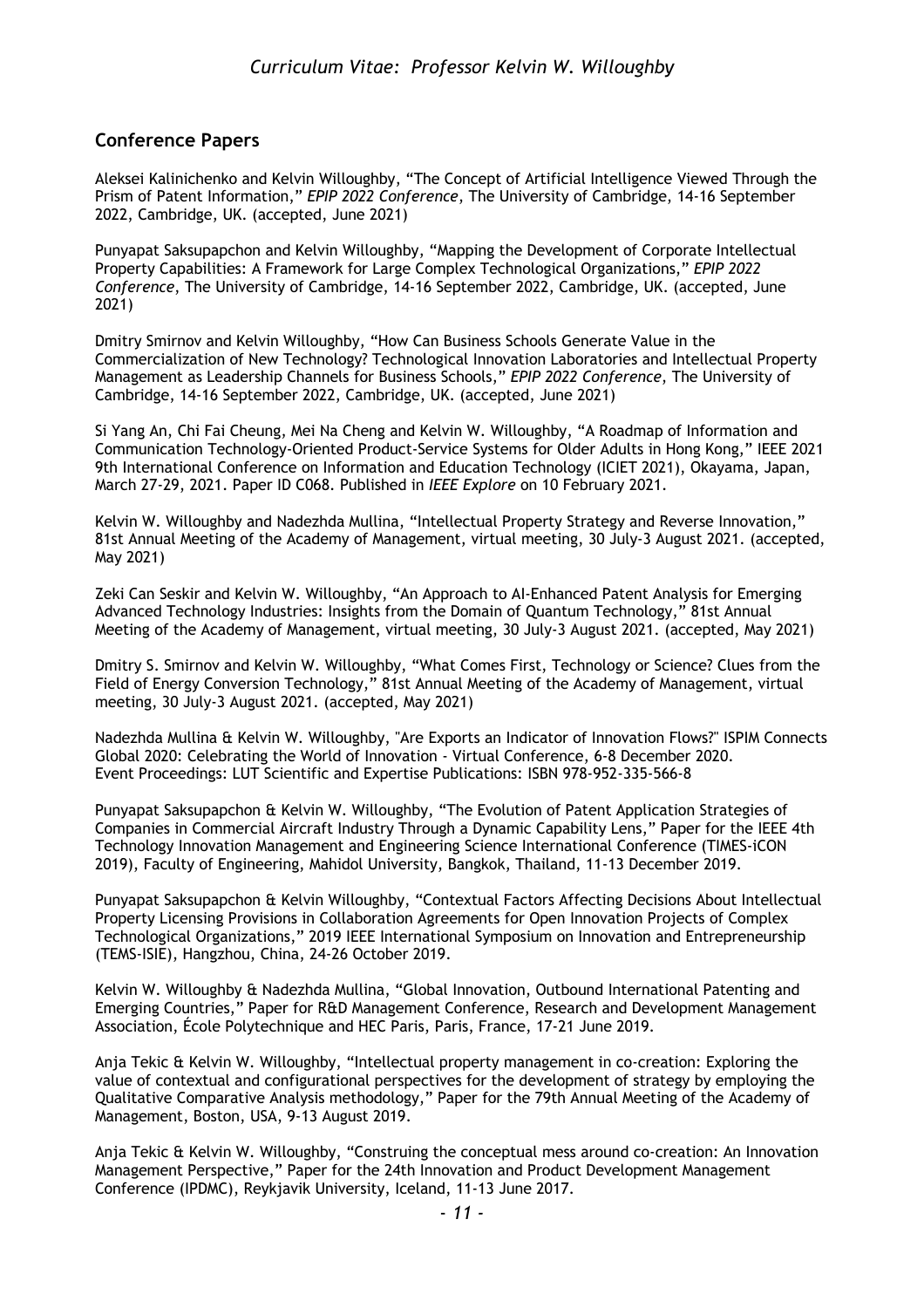Anja Tekic & Kelvin W. Willoughby, "Co-creation and open innovation: Related but distinct concepts in innovation management," Paper for the R&D Management Conference 2016 From Science to Society: Innovation and Value Creation, Cambridge University, United Kingdom, 3-6 July 2016.

Anja Tekic & Kelvin W. Willoughby, "The strategic coupling of intellectual property management and cocreation strategies," Paper for the 23rd Innovation and Product Development Management Conference, Glasgow, United Kingdom, 12-14 June 2016.

Kelvin W. Willoughby and Alexander Vidiborskiy, "Technological Innovation, International Patenting and National Economic Development: A Multinational Multi-year Study," INFORMS (Institute for Operations Research and the Management Sciences) 2016 Annual Meeting, Nashville, Tennessee, November 13-16, 2016.

Kelvin W. Willoughby, "What impact does intellectual property have on the business performance of technology firms?" INFORMS (Institute for Operations Research and the Management Sciences) 2014 Annual Meeting, San Francisco, California, November 8-12, 2014.

Kelvin W. Willoughby, "Intellectual Property and Open Innovation: Friends or Foes?" Paper from Invited Lecture, 12th Annual Triple Helix International Conference, Tomsk, Russia, 11-13 September 2014.

Kelvin W. Willoughby, "The Rise of Regional Bioscience-Technology Industries in the United States" Paper from Invited Lecture, 12th Annual Triple Helix International Conference, Tomsk, Russia, 11-13 September 2014.

Kelvin W. Willoughby, "Intellectual Property and Technology Start-ups: Size Matters," INFORMS (Institute for Operations Research and the Management Sciences) 2012 Annual Meeting, Phoenix, Arizona, October 14-17, 2012.

Kelvin W. Willoughby, "Standing Apart in the Crowd: Alternative Pathways for Economic Development in Minnesota through BioBusiness," Economic Development Association of Minnesota, 2006 Winter Conference, Minneapolis, January 19-20, 2006.

Kelvin W. Willoughby, "How do entrepreneurial technology firms really get financed, and what difference does it make?" Paper for the Annual Meeting of the United States Association for Small Business and Entrepreneurship, Tucson, Arizona, January 12-15, 2006.

Kelvin W. Willoughby, "Four Heterodox Ideas about Technology and Economic Development," Paper presented to the International Association for Management of Technology, Annual Conference, Vienna, Austria, May 2005.

Kelvin W. Willoughby and Edgar C. Harrell, "Networking: The Key to Strong Performance in Technology Incubators," Paper presented to the International Association for Management of Technology, Annual Conference, Vienna, Austria, May 2005.

Kelvin W. Willoughby, "The 'Affordable-Resources' strategy and the 'Milieux-Embeddedness' strategy as alternative approaches to growth for entrepreneurial firms in the biotechnology industry," Paper, Academy of Management Conference, August 2000, Toronto, Canada.

Kelvin W. Willoughby, "Alternative strategies for success in technology incubators: Evidence from Maryland, New York, California, Utah and Australia," National Business Incubator Association, National Conference, Cleveland, Ohio, May 2000 (with E. Harrell).

Kelvin W. Willoughby, "Informal Communication, Formal Collaboration, and the Growth of Research-Intensive Entrepreneurial Firms in the Biotechnology Industry," Paper presented to the 1999 Babson College/Kauffman Foundation Entrepreneurship Research Conference, University of South Carolina, Columbia, May 12-15, 1999.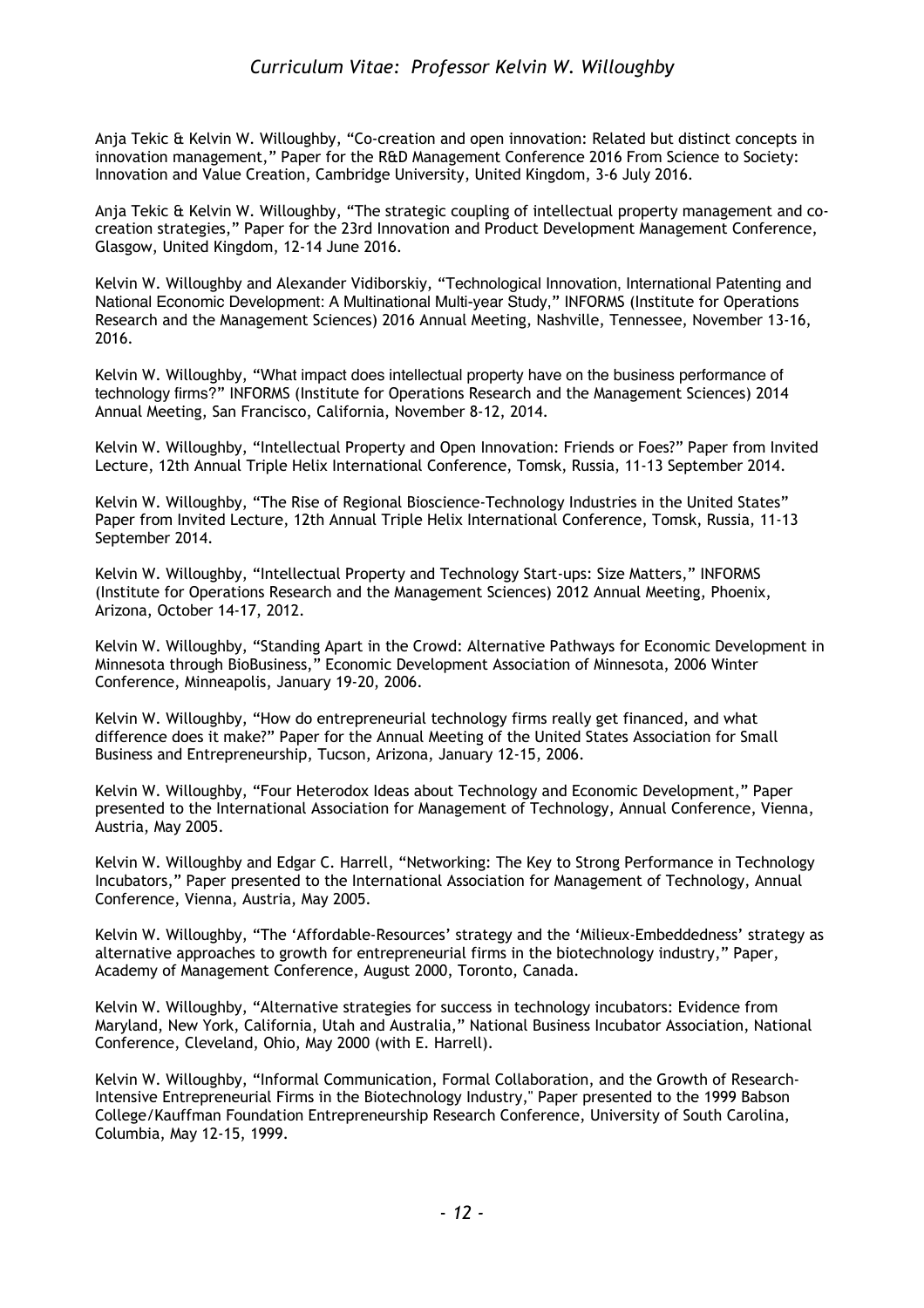Kelvin W. Willoughby, "Strategies for Interorganizational Activity in Industrial-Technological Networks: Communication and Collaboration in Commercial Biotechnology," Paper presented to Thirteenth International Conference of the Strategic Management Society, Chicago, Illinois, September 12-15, 1993.

Kelvin W. Willoughby, "Innovative Milieux and the Role of Knowledge Based Industries," Paper presented to Fourth International Workshop on Technological Change and Urban Form, CIB W72, University of California at Berkeley, April 14-16, 1993.

Kelvin W. Willoughby, "Biotechnology and Economic Development in New York State," Paper presented to 2nd Annual Meeting of New York State Network for Economic Research, Nelson A. Rockefeller Institute of Government, State University of New York. Albany, New York, 26th September, 1991.

Kelvin W. Willoughby, "The Regional Form of Advanced Technology Industries: Clues from the Case of Biotechnology in California," Paper presented to the 30th North American Meeting of the Regional Science Association, Santa Barbara, California, November 10-12, 1989.

Kelvin W. Willoughby, Report of Workshop on "Science, Technology and People-oriented Development Processes," University of Philippines (Quezon City), Manila, December 1983, in Yuzon, L.A. (ed), Towards an Asian Sense of Science and Technology (Singapore: C.C.A., 1984), pages 173-177.

Kelvin W. Willoughby, Report of Workshop on "Appropriate Technology for Australia" (chaired by K. Willoughby), University of Melbourne, December 1983, in Ledger, C. (ed), 1984 and Beyond, (Sydney: Australian Council of Churches, 1984), pages 80-82.

Kelvin W. Willoughby, (Contributor, pages 85-86) "New Approaches to Environmental Assessment," paper by D.C. O'Connor in *Environmental Impact Assessment and Procedures*, Proceedings of public seminar organized by the Department of Conservation and Environment, July 1983 (Perth: Government of Western Australia, 1983), pages 83-102.

Kelvin W. Willoughby, "Appropriate Technology: an outline of the concept using the philosophy and practice of E.F. Schumacher," Paper presented to E.F. Schumacher Memorial Conference, Macquarie University, Sydney, December 1982, 21 pages.

Kelvin W. Willoughby, "Appropriate Technology for Australian Industry: a challenge to philosophical analysis and policy formulation," Paper presented to Section 37 (History, Philosophy & Sociology of Science) of the 52nd ANZAAS Congress, Australia's Industrial Future, Macquarie University, Sydney, May 1982, 42 pages.

Kelvin W. Willoughby, "Social Responsibility Towards the Natural Environment," Seminar #3, ANZAAS Seminar Series: Social Responsibilities of Scientists and Professionals, The University of Western Australia, 19th August 1981.

## **Invited Lectures and Guest Seminar Presentations**

Guest lecturer: *Global Strategy, Technology and Innovation* course, LA F22 BINBO1144U, Copenhagen Business School, Department of International Economics, Government and Business, 25 April 2022. Topic: "Global Intellectual Property Management."

Guest lecturer: *Global Strategy, Technology and Innovation* course, LA F22 BINBO1144U, Copenhagen Business School, Department of International Economics, Government and Business, 26 April 2022. Topic: "International Technology Transfer."

HHL Expert Talk, *HHL Leipzig Graduate School of Management*, Leipzig, Germany, 6 April 2022. Topic: "Local Entrepreneurship, Global Innovation and Intellectual Property Strategy."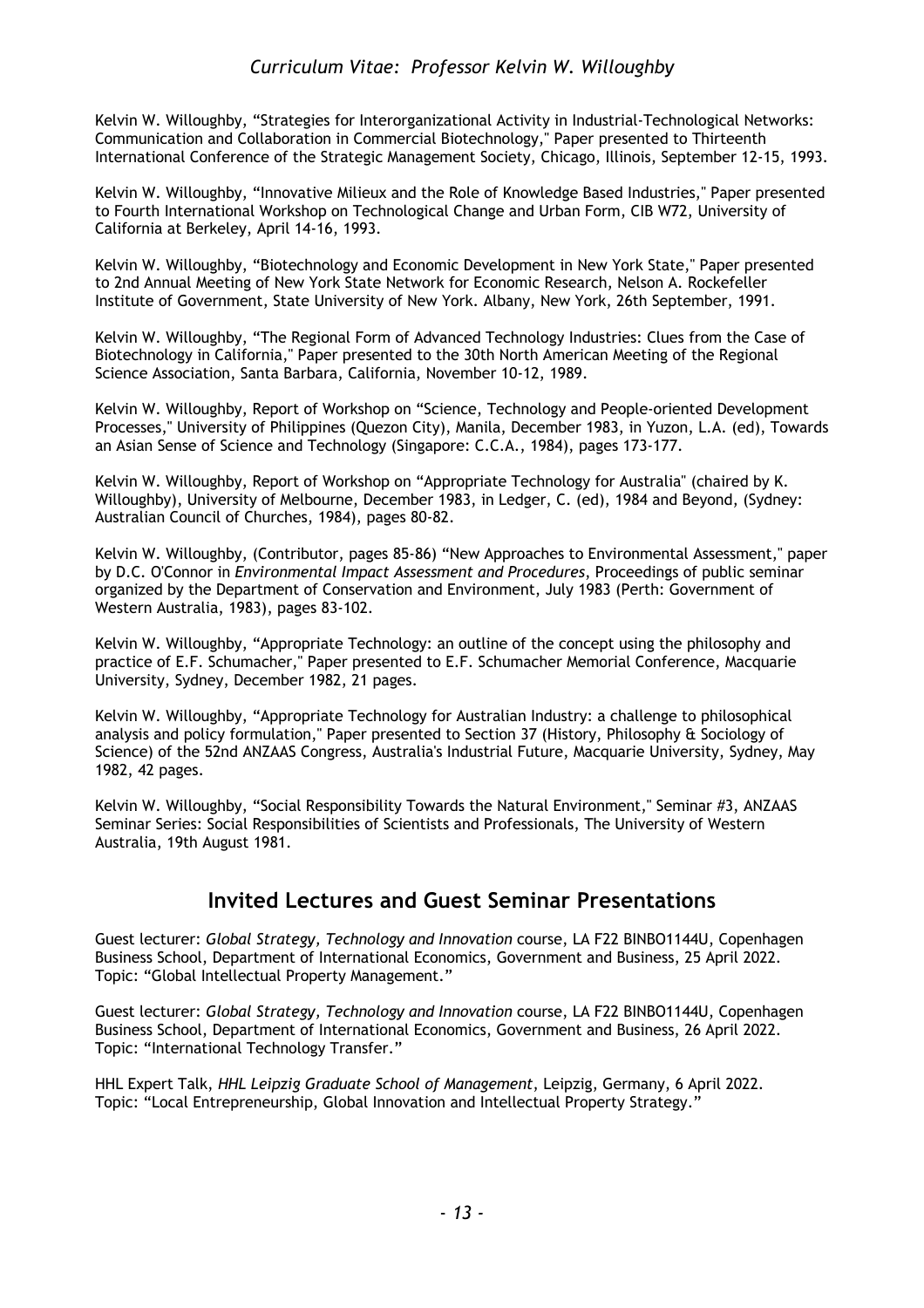Inaugural Professorial Lecture, *Stiftungsfonds Deutsche Bank Chair of Innovation Management and Entrepreneurship,* HHL Leipzig Graduate School of Management*,* Leipzig, Germany, 15 September 2021. Topic: "Managing Technological Innovation and Entrepreneurship: Challenges for Practice and Research, Viewed Through the Lens of Intellectual Property."

Invited HHL Alumni Lecture*, Refresh at HHL,* HHL Leipzig Graduate School of Management*,* Leipzig, Germany, 26 August 2021.

Topic: "Innovation and Intellectual Property: Leadership and Management Challenges."

Keynote speaker, *First GBA (Greater Bay Area, China) International Summit on Intellectual Property and Technology Transfer,* Xi'an Jiatong-Liverpool University, Nansha Guangzhou, China, 31 May 2021. Topic: "Endogenous Innovation, Outward-bound International Patenting and National Economic Development: China and the World"

Invited speaker, *Russia-Japan STS Forum (Science and Technology in Society,* STS Forum & JETRO (Tokyo), Sk Сколково & Skoltech (Moscow), 17 November 2020. https://events.skoltech.ru/sts-forum. Topic: "Technological Innovation, National Economic Development and International Intellectual Property Management"

Invited speaker, *Skolkovo IP Academy* (IP Академия Сколково), *Distant and Digital,* Technopark, Skolkovo, Moscow, Russia, 8-9 October 2020. Master Class. Topic: "How Intellectual Property Drives Innovation Companies to Go Global?"

Invited speaker, *International Conference, "Intellectual Rights: Challenges of the 21st Century,"* Tomsk State University, National Research University, Tomsk, Russia, 14-16 November 2019. Topic: "Endogenous Innovation, Outward-bound International Patenting and National Economic Development"

Invited speaker, *International Conference, "Intellectual Rights: Challenges of the 21st Century,"* Tomsk State University, National Research University, Tomsk, Russia, 14-16 November 2019. Topic: "What Can Be Patented? Technological Innovation and the Contemporary Mess in Patent Law"

Invited speaker, *Skolkovo IP Academy* (IP Академия Сколково), Technopark, Skolkovo, Moscow, Russia, 18-20 September 2019. Master Class.

Topic: "Universities, Intellectual Property and Global Technological Innovation"

Invited speaker, *National Science and Technology Agency, Kingdom of Thailand*, Thailand Science Park, Bangkok, 21 January 2019.

Topic: "Fostering Linkages Between Research and Education with Innovation and Entrepreneurship"

Invited speaker, Suranaree University of Technology, Nakhon Ratchasima, Thailand, Seminar Series in Entrepreneurship Development, 14 January 2019. Topic: "Entrepreneurship and Innovation Practice at Skoltech, Russia"

Invited speaker, Walailak University, Nakhon Si Thammarat, Thailand, 10 January 2019. Special Seminar, Invitation of President.

Topic: "Endogenous Innovation, Technology Entrepreneurship and Economic Development: Does Intellectual Property Matter?"

Invited speaker, Walailak University, Nakhon Si Thammarat, Thailand, 10 January 2019. Special Seminar, Invitation of President.

Topic: "How Can a University Generate Impact in Business and Society Through Technological Innovation?"

Invited speaker, *Skolkovo Patent School* (Патентная Школа Сколково), Technopark, Skolkovo, Moscow, Russia, 1-2 November 2018. Seminar on Best Practice in Managing Intellectual Property in Universities and Institutes.

Topic: "Raking Leaves in the Wind: Managing University IP in Turbulent Times"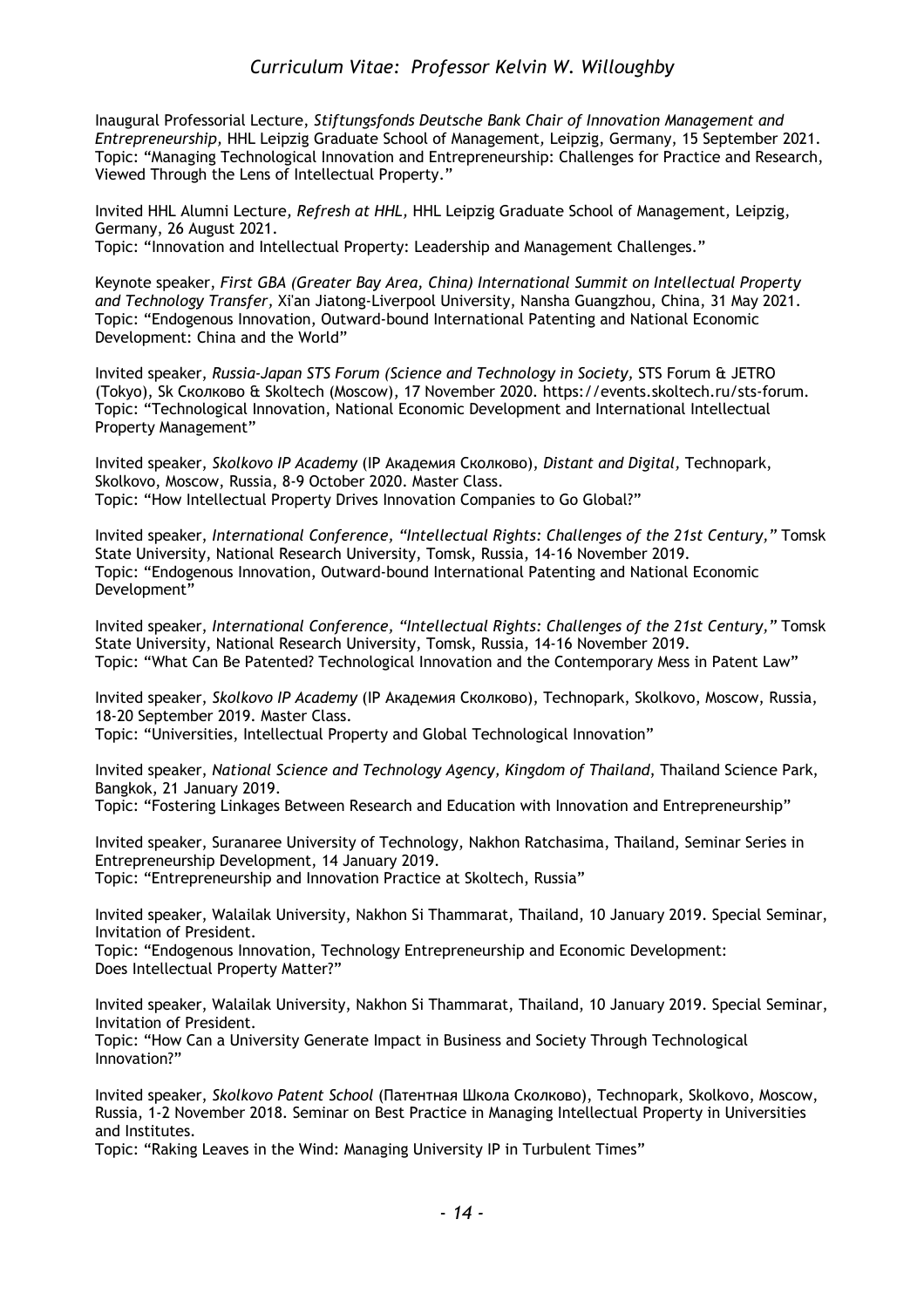Keynote speaker, *International Conference on Business and Sustainable Development (JCBSD 2018)*, University of Rajshahi, Rajshahi, Bangladesh, 8-9 March 2018. Topic: "Endogenous Innovation, Outward-bound International Patenting and National Economic Development: What is Happening in Asia?"

Keynote speaker, *China Intellectual Property Conference*, Nanjing University of Science and Technology, College of Intellectual Property, Nanjing, China, 15-16 December 2017. Topic: "Endogenous Innovation, Outward-bound International Patenting and National Economic Development: China and the World"

Keynote speaker, *28th DAAAM International Symposium,* Intelligent Manufacturing and Automation, DAAAM International Vienna, Technical University of Vienna & University of Zadar, Croatia*,* 8-11 November 2017.

Topic: "What is Technology?"

Invited speaker and seminar leader, *National Innovation Agency* (NIA), Government of the Kingdom of Thailand*,* Bangkok, Thailand, NIA Innovation Space, 24 January 2017. Topic: "Intellectual Property Management for Entrepreneurs"

Invited speaker, *Skoltech Gen-Y Cross Disciplinary Conference for Young Scientists*, Skolkovo Institute of Science and Technology, Rosa Khutor, Sochi, Russia, 27 September to 1 October 2017. Topic: "Innovation, Intellectual Property and the Creation of Wealth: What's at Stake for Nations and Entrepreneurs?"

Invited panel member, *Problems and Prospects for Patent-Eligible Subject Matter in European and United States Patent Law*, Contribution to Panel Discussion on patent-eligible subject matter, Patent Track, 25th Annual Fordham Intellectual Property Law & Policy Conference, Fordham University, School of Law, New York City, 21 April 2017.

Keynote speaker, *7th International Conference on Mass Customization and Personalization in Central Europe* (MCP-CE 2016) and the *1st Regional Conference on Entrepreneurship and Open Innovation*  (IDEAlab 2016), University of Novi Sad, Novi Sad, Serbia, 20-23 September 2016. Topic: "Open Innovation and Intellectual Property"

Invited speaker, *Intellectual Property Management Teaching Workshop*, University of Cambridge & Chalmers University; Sponsored by EITIM (European Institute for Technology and Innovation Management), EPO (European Patent Office), UKIPO (U.K. Intellectual Property Office), and WIPO (World Intellectual Property Organization), 16 September 2016. Topic: "Technology Licensing Games and IP Management Education."

Invited seminar presentation, Rajiv Gandi School of Intellectual Property Law, Indian Institute of Technology, Kharagpur*,* India, 19 May 2016. Topic: "Contemporary Issues in the Law of Patent-eligible Subject Matter in the United States and Europe."

Invited seminar presentation, Rajendra Mishra School of Engineering Entrepreneurship, Indian Institute of Technology*,* Kharagpur, India, 18 May 2016. Topic: "Financing Technology Entrepreneurship."

Keynote speaker, Startup Village 2015, Skolkovo Innovation Center, Annual Conference organized by Skolkovo Foundation, Moscow, Russia*,* 2 June 2015. Topic: "Why is the Subject of Intellectual Property Important for Startups?"

Invited seminar presentation, John Curtin Institute of Public Policy, Curtin University, Perth, Australia: Policy Forum on the *Next Era of Major Global Technological Innovation,* 17 June 2014. Topic: "The Biological Nexus of Technological Innovation."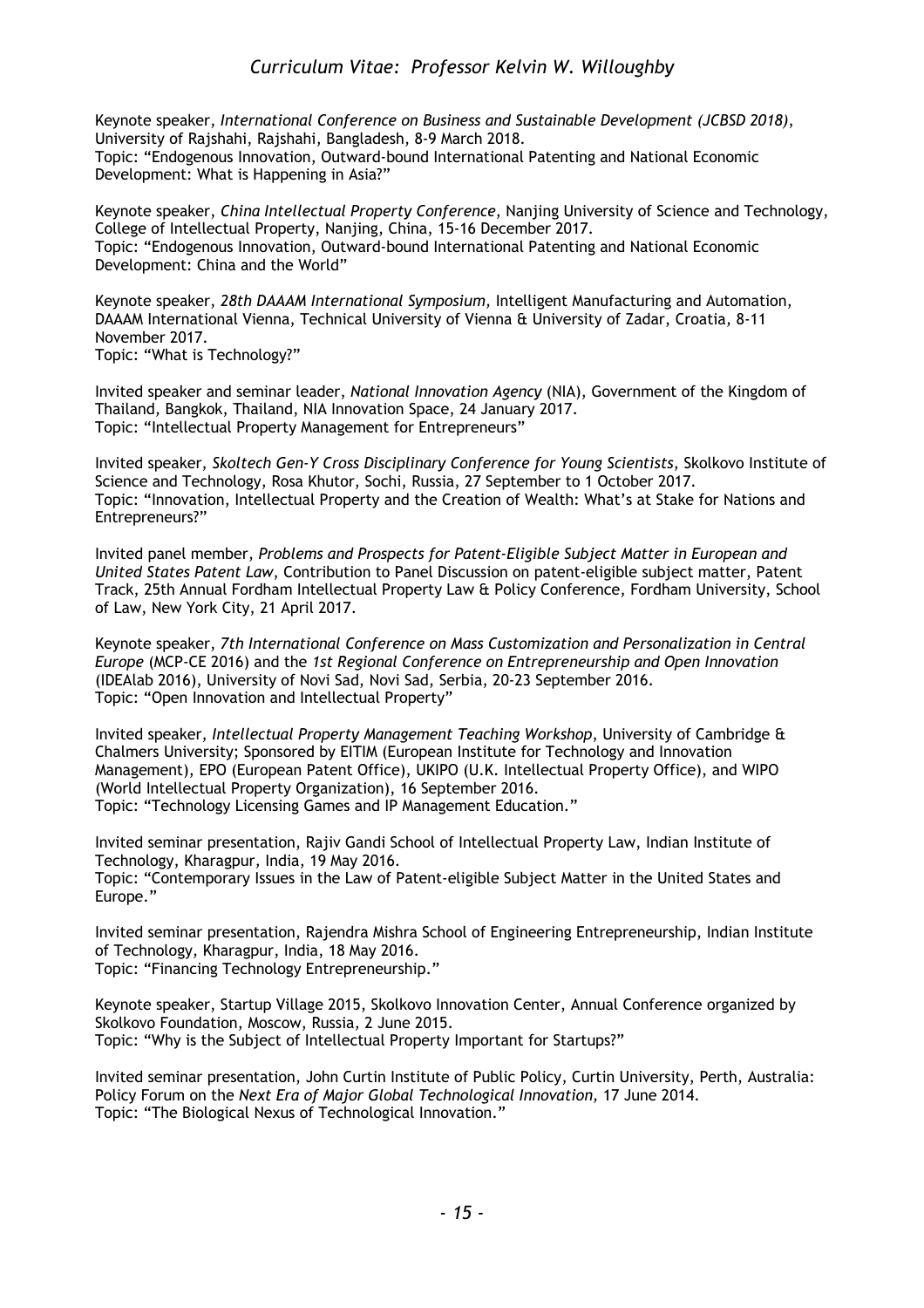Invited seminar presentation, MIT-Skoltech Innovation Symposium, Skolkovo Innovation Center, Moscow, Russia, 4 June 2014.

Topic: "What Can Be Patented? Technological Innovation and the Contemporary Mess in Patent Law."

Invited seminar presentation, Massachusetts Institute of Technology, Sloan School of Management, Cambridge, Massachusetts, 21 October 2013. Topic: "Intellectual Property and Technological Entrepreneurship."

Invited Speaker, Innovation Centre WA, Resident Entrepreneur Program, Government of Western Australia, Technology Park, Perth (6 November 2013). Topic: "Leveraging the Value of Consulting for Technological Entrepreneurship."

Invited Keynote Speaker, Inter-University Summer School for Postgraduate Research Excellence (InSPiRE) [The University of Western Australia, The University of Notre Dame, Murdoch University, Curtin University, Edith Cowan University], Perth, Western Australia, 11-15 February 2013. (Lecture: 14 February 2013).

Topic: "Intellectual Property and the Commercialization of Technical Ideas: Australia, Asia and the Global Knowledge Economy."

Invited Keynote Speaker, Innovation Centre WA, Resident Entrepreneur Program, Government of Western Australia, Technology Park, Perth (13 February 2013). Topic: "Where Three Rivers Meet ... The Sources of Entrepreneurial Wealth."

Invited Keynote Speaker, Yangon Technological University, Yangon, Myanmar, Sponsored by the Ministry of Science and Technology of the Republic of the Union of Myanmar (Myanmar/Curtin Symposium). (21 November 2012)

Topic: "Developing Local Capabilities for Entrepreneurship and Innovation."

Invited Keynote Speaker, International Symposium on Trade and Management, Pakse, Lao People's Democratic Republic (Laos) (May 30, 2012).

Topic: "Trading Ideas! Is That Real Business? Asia and the Global Knowledge Economy."

Invited Speaker, International Trade Day Conference of the Export Council of Australia and the Chamber of Commerce and Industry of Western Australia, Perth, Western Australia. (30 August 2012) Topic: "Trading Ideas! Is That Real Business? Australia and the Global Knowledge Economy."

University-wide lecture: Universidad de Puerto Rico Recinto de Mayagüez, Mayagüez, Puerto Rico. Invited Speaker. (16 August 2012)

Topic: "Appropriate Technology: From Idea to Experiment to Sustainable Practice."

International Symposium on Trade and Management, Ubon Ratchatanee, Thailand. Keynote Speaker. (May 30, 2012) Topic: "Trading Ideas! Is That Real Business? Asia and the Global Knowledge Economy."

Invited Presentation to the Minnesota State House of Representatives, *Jobs and Economic Development Finance Committee*, State Capitol, St. Paul, Minnesota, USA (15 February 2011). Topic: "The State of the Biobusiness Economy in Minnesota and the United States."

Invited Presentation to the Minnesota State Senate, *Jobs and Economic Growth Committee*, State Capitol, St. Paul, Minnesota, USA (15 February 2011). Topic: "The State of the Biobusiness Economy in Minnesota and the United States."

Human Resources Summit—Asia, Sentosa Island, Singapore (GDS International). Invited Speaker. (June 15, 2011) Topic: "Flexible Delivery of Management Education in a Complex World of International Business."

BioAsia, 2008 Conference, Bangkok, Thailand. Invited Speaker. (November 27, 2008) Topic: "Intellectual Property: Friend or Foe for BioBusiness?"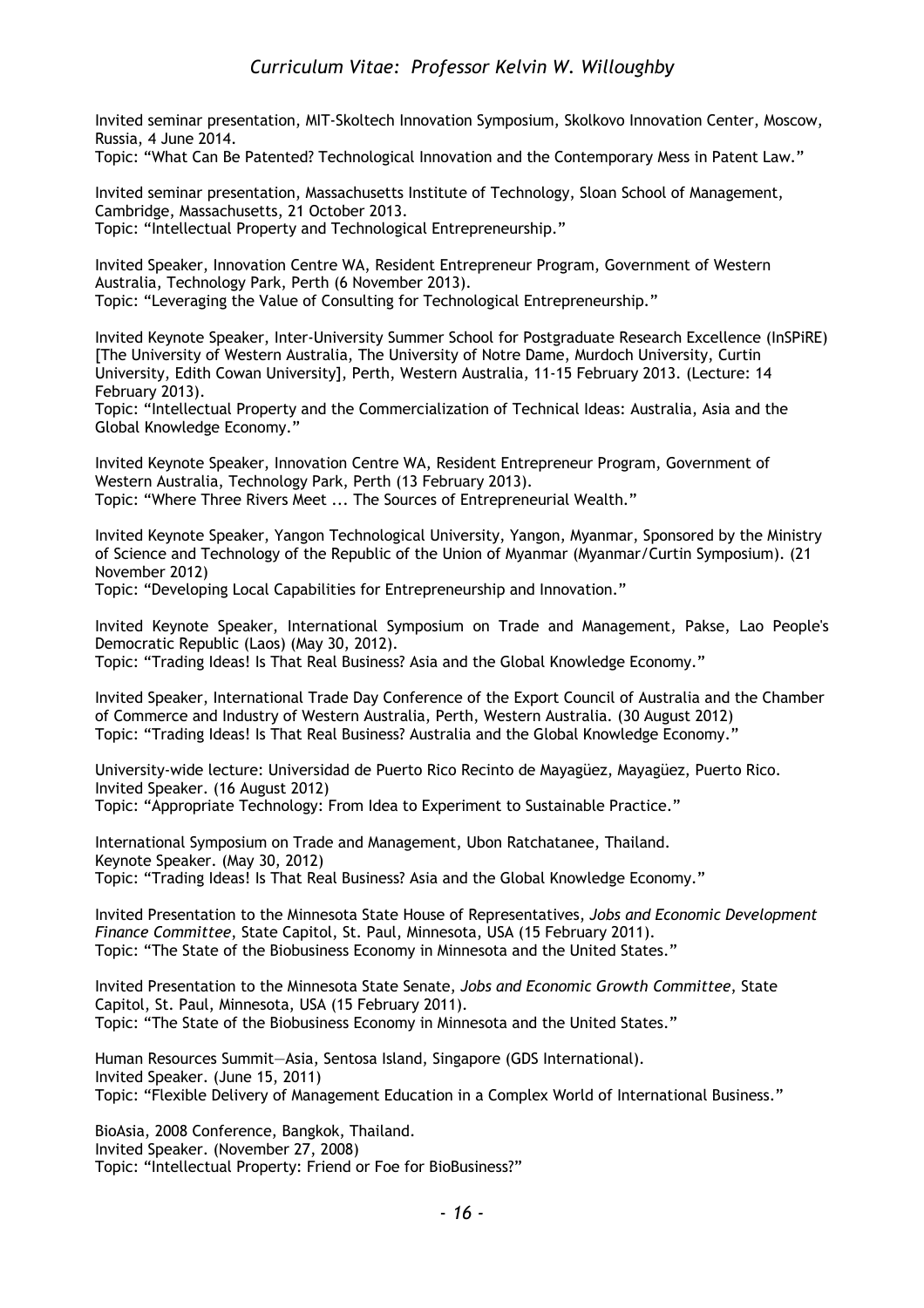Global University Network for Innovation – Asia and the Pacific (GUNI-AP), 2006 Conference, Bangkok, Thailand.

Invited Speaker. (November 10, 2006)

Topic: "The Role of Technology Firms in Accelerating Commercialization of Science and Technology in the Asia-Pacific Region."

The Future 500 China 2006 Global Conference, Chinese Academy of Social Sciences, Beijing, China. Invited Speaker. (October 24, 2006) Topic: "How Can We Turn the Triple Bottom Line from an Idea in to Reality?"

Federal Laboratory Consortium for Technology Transfer, Annual Meeting, Minneapolis. Invited Speaker. (May 4, 2006) Topic: "Opportunities for Education and Training in Technology Transfer."

Curtin University of Technology, Graduate School of Business, Perth, Australia. Invited Speaker. (March 10, 2006) Topic: "Alternative Financing Options for Entrepreneurs."

Economic Development Association of Minnesota, 2006 Winter Conference, Minneapolis, Minnesota. Invited Speaker. (January 19, 2006) Topic: "Standing Apart in the Crowd: Alternative Pathways for Economic Development in Minnesota through BioBusiness."

Tsinghua University, School of Economics and Management, Beijing, China. Invited Speaker. (October 27, 2005) Topic: "Organizing for Technological Innovation."

The Future 500 China 2005 Conference, Chinese Academy of Social Sciences, Beijing, China. Invited Speaker. (October 19, 2005) Topic: "Soft Technology Strategy: A Key to Corporate Citizenship."

The University of Tokyo, Research Center for Advanced Science and Technology, Doctoral Seminar Series in Intellectual Property, Tokyo, Japan. (July 28, 2005)

Topic: "Intellectual Property Management: Empirical Evidence from the Bioscience Technology Industries in the United States."

Licensing Executives Society, Minneapolis, Minnesota. Invited Speaker. (July 12, 2005) Topic: "Networking and the Performance of Knowledge Intensive Firms in Technology Industries."

Minnesota High Technology Association, Spring Conference, Minneapolis. Invited Speaker. (May 3, 2005) Topic: "Technology Commercialization and Global Competitiveness."

T2M Horizons Conference, The University of Utah. Keynote Speaker. (October 1, 2004) Topic: "Technology and Economic Development."

Edison Conference, The University of Utah. Panel member. (May 19-20, 2004) Topic: "Identifying the Market."

Edison Conference, The University of Utah. Workshop leader. (May 19-20, 2004) Topic: "Building a better business plan."

National Technology Transfer Center, Wheeling, West Virginia. Entrepreneurial Technology Apprenticeship Program (Sponsored by the Minority Business Development Administration) (June 25-27, 2003)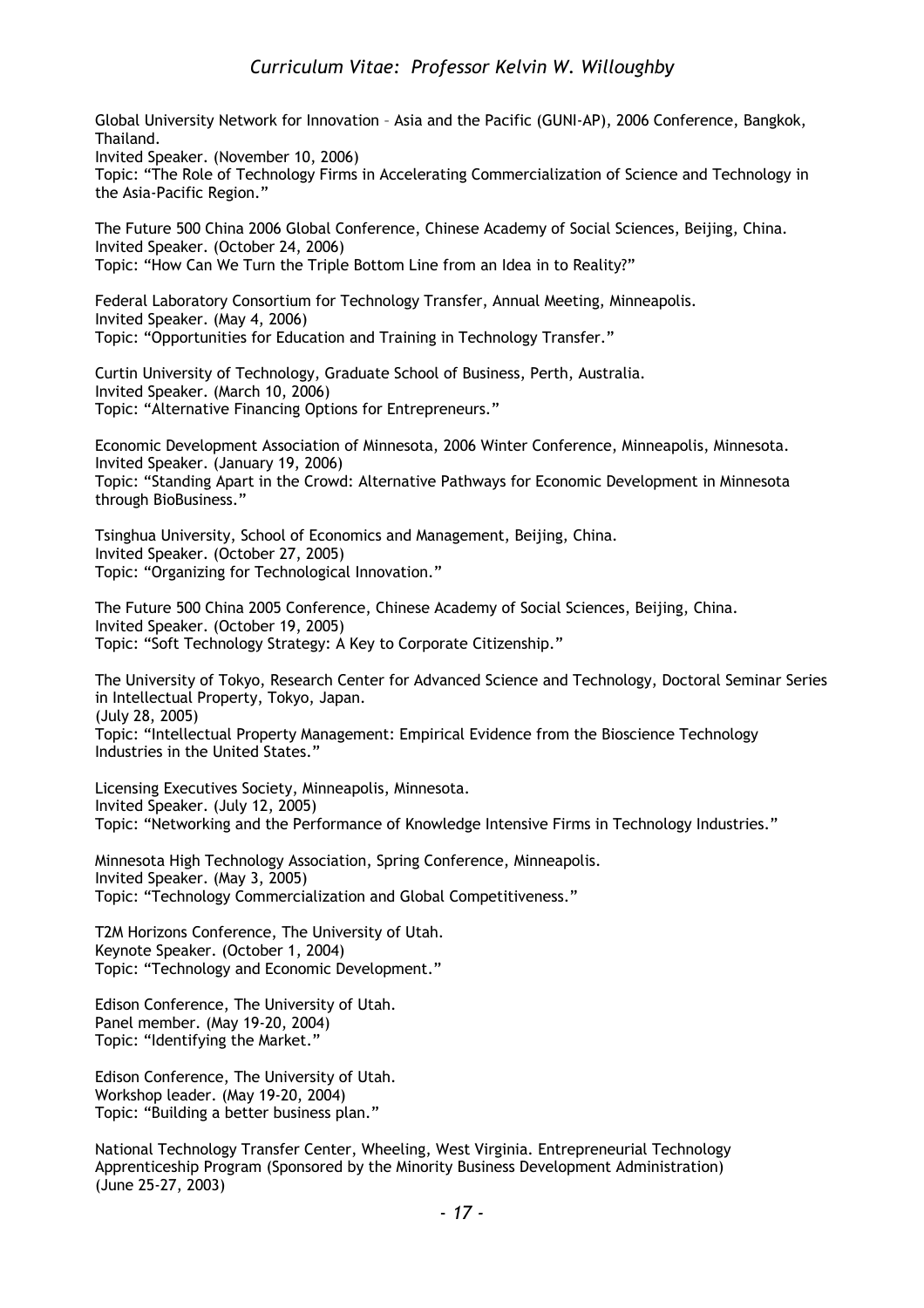Topic: "Technology commercialization careers in a variety of contexts."

Griffith University, Graduate School of Management, Brisbane, Australia. (January 3, 2003) Topic: "Alternative strategies for innovation in high technology industries." Society of Public Accountants, Annual Professional Development Program, Salt Lake City, Utah. (September 28, 2001) Topic: "The Surprises of Financing Utah's High Technology Industries." National Academy of Sciences, Washington, D.C., National Research Council Seminar on "Ways and Means of Science" (seminar on the impact of corporate funding on the conduct of research). (July 14, 2000) Topic: "The university-industry complex as a creative milieu for science." Seoul National University, School of International and Area Studies, Seoul, Korea. (April 18, 2000) Topic: "E-commerce Infrastructure and the Development of Cyber-business." 1999 Rocky Mountains Biotechnology Symposium, Salt Lake City. (January 29, 1999) Topic: "Utah's Bioscience Technology Industry Complex: Prospects for the New Millennium." New York Software Summit, 1999, New York City. (January 21, 1999) Topic: "The Shortage of People in Computing-related Professions and Engineering in New York." Bio '98, Biotechnology Industry Organization, International Biotechnology Meeting, New York City. (June 17, 1998) Topic: "Long Island's Biotechnology Industry." (in Panel on regional Clustering of Bioscience Companies) Roland Berger & Partner / Government of Bavaria, Munich, Germany. (November 7, 1997) Topic: "Factors which lead to technology-based economic development in regions." New York Biotechnology Association, 6th Annual Meeting, New York City. (October 24, 1996) Topic: "New York's Biotechnology and Bio-medical Engineering Industries." Utah Information Technologies Association, Going Global Conference, Salt Lake City, Utah. (November 21, 1995) Topic: "Utah's Information Technology Industry: Going Global." Fourth International Medical Devices Industry Congress, Park City, Utah. (August 16, 1995) Topic: "International Business and Biomedical Technology Industry." Edison Biotechnology Center, Cleveland, Ohio. (January 20, 1994) Topic: "Methodological Considerations in the Evaluation of Economic Impacts of Biotechnology Centers." Case Western Reserve University, Weatherhead School of Management, Cleveland, Ohio. (January 19, 1994) Topic: "Strategies for the Local Development of Advanced Technology Industries: Clues from the Case of Biotechnology." Columbia University, New York City, Graduate School of Architecture, Planning and Preservation. (December 9, 1993) Topic: "Technology and the Competitive Advantage of Cities."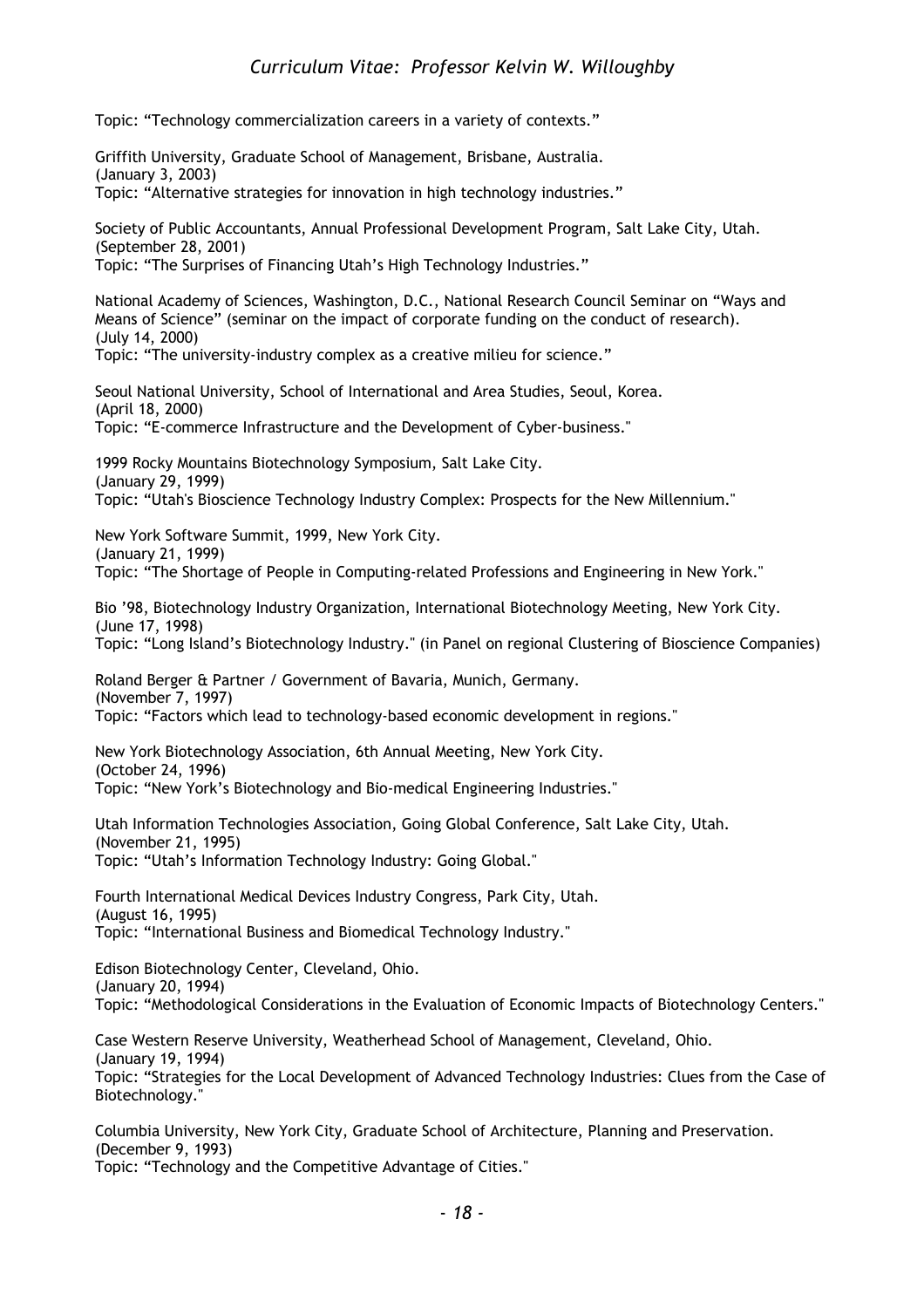Western Australian Technology Studies Society, Inaugural Public Lecture, Western Australian Technology Park, Bentley. (March 18, 1993) Topic: "Technology and the Competitive Advantage of Regions." New York Biotechnology Association, Inc., Annual Meeting, World Trade Center, New York City. (September 26, 1991) Topic: "What's at Stake Here? Can New York Compete in Biotechnology?" Centre for International Research on Communication and Information Technology, Melbourne, Australia. (November 1990) Topic: "Spatial Dimensions of the Information Economy." Australian Graduate School of Management, The University of New South Wales. (July 1990) Topic: "Strategic Issues in the Development of Advanced Technology Industries." Division of Agriculture and Natural Resources, Office of the President, University of California (System wide). (June 1990) Topic: "Is Local Enterprise Development Possible in Rural Areas with Limited Resources?" State University of New York at Stony Brook, Center for Biotechnology. (June 1990) Topic: "Lessons for New York from California's Biotechnology Industry." Fordham University, Graduate School of Business Administration, New York City. (June 1990) Topic: "Strategic Issues in the Development of Advanced Technology Industries." The University of Lethbridge, Faculty of Management, Alberta, Canada. (March 1990) Topic: "Technology and Regional Economic Development." Institute of Governmental Studies, University of California at Berkeley, Rural Development Seminar Series. (March 1990) Topic: "Agriculture, Productivity and Rural Development." Institute of Governmental Studies, University of California at Berkeley, Faculty Seminar. (October 1989) Topic: "Technological Semantics and Technological Practice." California State University, Stanislaus, Institute of International Studies. (April 1989) Topic: "People, Technology and a Sense of Place: Critical Choices in Economic Development." Fulbright Annual Conference, Asilomar, California. Keynote Speaker. (March 1989) Topic: "New Forms of International Collaboration." Judge and Resource Person, Biotechnology Symposium, Lawrence Hall of Science, University of California at Berkeley. (November 1988) Prince of Songkla University, Faculty of Management Sciences, Thailand. (January 1988) Topics: "Research Methodology" and "Technology Policy and Management." 2nd E. F. Schumacher Memorial Conference, The University of Newcastle, N.S.W. (November 1986) Topic: "Technology and Work: Applying Schumacher's Philosophy."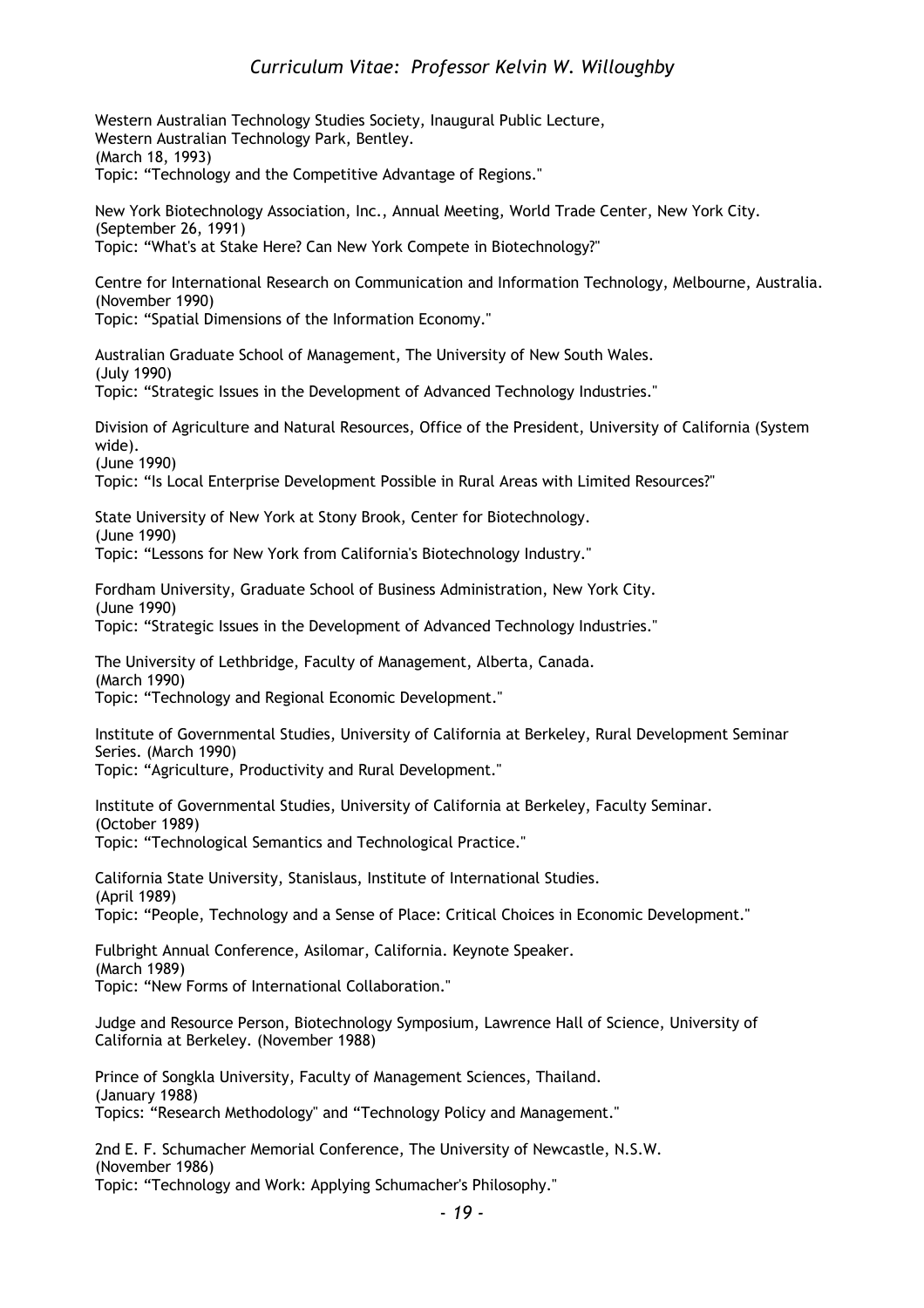#### **Other Publications**

Kelvin W. Willoughby & Kevin Michael Permenter, "Technology Transfer Training Resource Database," Federal Laboratory Consortium for Technology Transfer, USA. (2004) Online database: http://www.federallabs.org/training

Kelvin W. Willoughby, "Finance and California Biotechnology," *BioWorld*, 2, 47 (March 12, 1990).

Kelvin W. Willoughby, "Appropriate Technology: Will it work?" *Environment WA*, 5, 2 (Autumn 1983), 8- 13.

Kelvin W. Willoughby, A review of *Small is Possible*, by George McRobie (London: Abacus, 1982), in *Environment Victoria*, #47 (June/July 1983), 15.

Kelvin W. Willoughby, A series of articles, reviews and commentaries in the national APACE Newsletter (Sydney) and the APACE Western Australia Newsletter (North Fremantle).

Kelvin W. Willoughby, Submission to the Inquiry into "New Technology and Employment," of the Senate Standing Committee on Science, Technology and the Environment (Hansard, June 1985, pages 1124- 1225); incorporated into final report of the Standing Committee. Parliament of the Commonwealth of Australia, Technology Assessment in Australia (Canberra: A.G.P.S., 1987).

## **Teaching Experience**

#### **Professor / Lecturer**

"Innovation Management," Master of Business Administration Program, HHL Leipzig Graduate School of Management, Leipzig, Germany. (2022)

"Entrepreneurial Challenges," Master of Science Program, HHL Leipzig Graduate School of Management, Leipzig, Germany. (2022)

"Entrepreneurship and Agile Working Methods," Master of Business Administration Program, HHL Leipzig Graduate School of Management, Leipzig, Germany. (2022)

"Disruptive Technologies and Business Models," Master of Science Program, HHL Leipzig Graduate School of Management, Leipzig, Germany. (2021, 2022)

"Innovation Management and Corporate Entrepreneurship," Master of Science Program, HHL Leipzig Graduate School of Management, Leipzig, Germany. (2021, 2022)

"Intellectual Property, Technological Innovation and Academic Research" DC060006, Doctor of Philosophy Program, Skolkovo Institute of Science and Technology, Moscow. (2016-2021)

"Intellectual Property, Technological Innovation and Entrepreneurship" MC060006, Master of Science, Skolkovo Institute of Science and Technology, Moscow. (2015-2021)

"Innovation and Intellectual Property Studies Doctoral Seminar" DC060009, Doctor of Philosophy Program, Skolkovo Institute of Science and Technology, Moscow. (2016-2021)

"Research Methodology in Engineering Systems" DA030102cf, Doctor of Philosophy Program, Skolkovo Institute of Science and Technology, Moscow. Co-taught course led by C. Fortin. (2020-2021)

"Philosophy of Science, Technology and Innovation" PE06026k, Doctor of Philosophy Program, Skolkovo Institute of Science and Technology, Moscow. (2017-2018)

"Comparative International Patent Law," Faculty of Law, National Research University, Higher School of Economics, Moscow. (2016)

"Technology Entrepreneurship," Master of Science, Skolkovo Institute of Science and Technology, Moscow. Co-taught with Zeljko Tekic. (2015)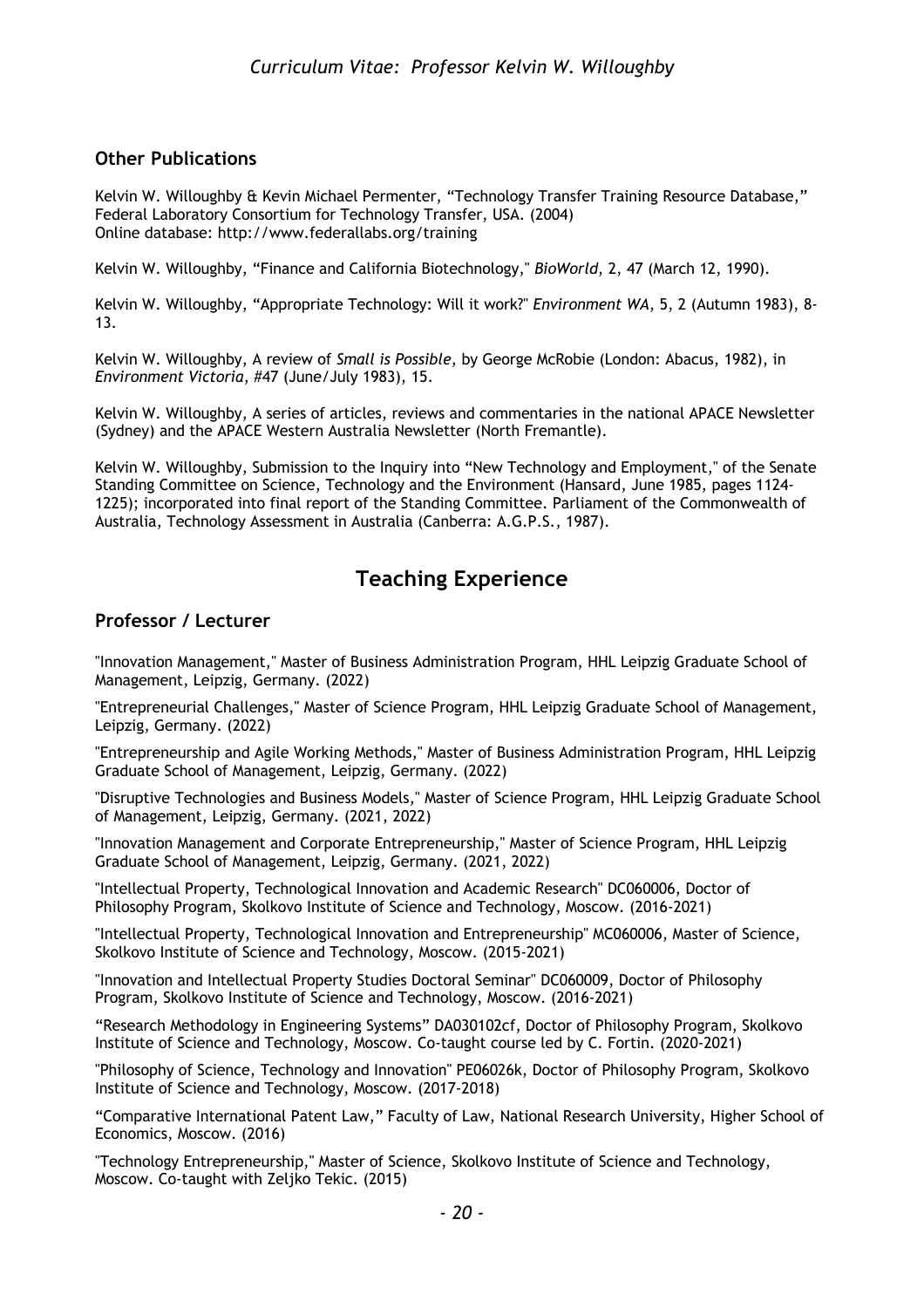"Innovation Workshop," Master of Science, Skolkovo Institute of Science and Technology, Moscow. (2014, 2018, 2019)

"Legal Framework and Sustainability in Electrical Engineering, 400," Bachelor of Engineering, Department of Electrical and Computer Engineering, Faculty of Science and Engineering, Curtin University. (2013, 2014)

"Entrepreneurship and Creativity, 660," Master of Business Administration, Curtin Graduate School of Business, Curtin University. (2010, 2011, 2012)

"Technology Transfer and Commercialization, ISE-5001," Master of Science in Technology Management, Department of Industrial and Systems Engineering, The Hong Kong Polytechnic University. (2011-2021)

"Strategic Management, MGMG-509," Master of Management, College of Management, Mahidol University. (2007)

"Introduction to Business Planning, MGMG-562," Master of Management, College of Management, Mahidol University. (2007) Co-taught with Aj. D. Fuchs.

"Managing Organizations in a Technological Environment, MOT-8121," Master of Science in Technology Management, Center for the Development of Technological Leadership, The University of Minnesota. (2005, 2006)

"Developing New Technology Products, MOT-8212," Master of Science in Technology Management, Center for the Development of Technological Leadership, The University of Minnesota. (2005, 2006)

"International Management of Technology Project, MOT-8950," Master of Science in Technology Management, Center for the Development of Technological Leadership, The University of Minnesota. (2005, 2006)

"Management of Technology Capstone Projects, MOT-8234," Master of Science in Technology Management, Center for the Development of Technological Leadership, The University of Minnesota. (2004, 2005, 2006)

"Design and Evolution of Technology Commercialization Strategy, MBA-TM-628," Master of Business Administration in Technology Management, Gore School of Business, Westminster College. (2003, 2004)

"Enactment of Technology Commercialization Strategy, MBA-TM-629," Master of Business Administration in Technology Management, Gore School of Business, Westminster College. (2003, 2004)

"Introduction to the Process of Technological Innovation, MBA-TM-610.01," Master of Business Administration in Technology Management, Gore School of Business, Westminster College. (2002, 2003, 2004)

"Technical Standards and Competition in High Technology Industries, MBA-TM-611.01," Master of Business Administration in Technology Management, Gore School of Business, Westminster College. (2002, 2003, 2004)

"Organizations, Technology and Society, MBA-TM-625," Master of Business Administration in Technology Management, Gore School of Business, Westminster College. (2004) Co-taught with Dr. K. Dodson.

"International Dimensions of Technology Management, MBA-TM-624," Master of Business Administration in Technology Management, Gore School of Business, Westminster College. (2004) Co-taught with Dr. A. Krause.

"Licensing Strategy, MBA-TM-622," Master of Business Administration in Technology Management, Gore School of Business, Westminster College. (2003)

"Technology Commercialization, Research Institutions and Government, MBA-TM-623," Master of Business Administration in Technology Management, Gore School of Business, Westminster College. (2003)

"Strategic Management, MBA-651.02," Master of Business Administration, Gore School of Business, Westminster College. (2001, 2002, 2003)

"Strategic Management, MBA-651.W," Master of Business Administration, Gore School of Business, Westminster College. (2002)

"Entrepreneurship, MBA 560," Master of Business Administration, Gore School of Business, Westminster College. (2002)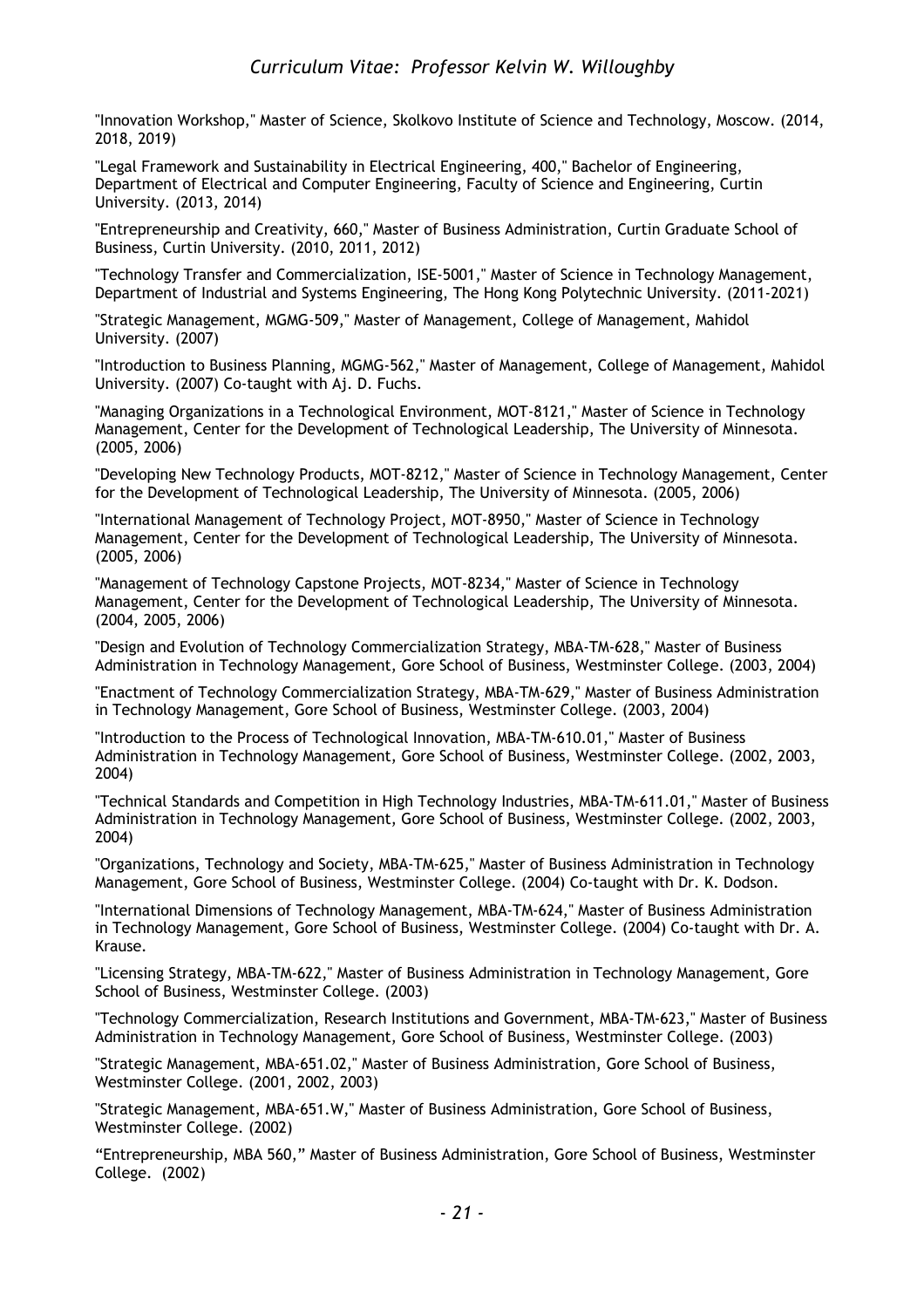"Strategic Management, MBA-651.01," Master of Business Administration, Gore School of Business, Westminster College. (2001, 2002, 2003)

"The Art of Managing Entrepreneurship, MBA-626.W," Master of Business Administration, Gore School of Business, Westminster College. (2001)

"Business Law and the Management of Intellectual Property in the Information Age, TMP-555a," Master of Science in Technology Management, College of Engineering and Applied Sciences, State University of New York at Stony Brook. Taught in Seoul, Korea. (2000, 2001)

"Technology Management and Industrial Context (Telecommunications), TMP-555b," Master of Science in Technology Management, College of Engineering and Applied Sciences, State University of New York at Stony Brook. Taught in Seoul, Korea. (2000)

"Strategic Management of Technological Innovation, TMP597," Master of Science in Technology Management, College of Engineering and Applied Sciences, State University of New York at Stony Brook. Taught in Seoul, Korea. (1999, 2000)

"Strategic Management and the Banking Industry," Master of Business Administration, Helsinki School of Economics and Business Administration. Taught in Seoul, Korea. (2000)

"Strategic Management of Technology, TNT-506," Executive Program for Managers of Chinese Information Technology Enterprises (Sponsored by Chinese Academy of Sciences & Computer Associates), College of Engineering and Applied Sciences, State University of New York at Stony Brook. (1999)

"Management of Technology (A): The Technology Based Firm, MGT673," Master of Business Administration, David Eccles School of Business, The University of Utah. (1996, 1997, 1998)

"Management of Technology (B): Technological Contexts, MGT675," Master of Business Administration, David Eccles School of Business, The University of Utah. (1996, 1997, 1998)

"International Management, MGT690," Master of Business Administration, David Eccles School of Business, The University of Utah. (1998)

"Entrepreneurship in Emerging Technology, CSCI-686-2," Department of Computer Science, The University of Utah. (1997)

"Entrepreneurial Bioengineering, BIOEN595-4," Department of Bioengineering, The University of Utah. (1996) (jointly with Dr. Richard Normann)

"Entrepreneurship, MGT678," Master of Business Administration, David Eccles School of Business, The University of Utah. (1995)

"Managing Innovation and Technology, MGT673," Master of Business Administration, David Eccles School of Business, The University of Utah. (1995)

"Innovation and Technological Design, MGT575," Master of Business Administration, David Eccles School of Business, The University of Utah. (1995 & 1996)

"Strategic Management 450.552," Master of Business Administration, Graduate School of Management, The University of Western Australia. (1991, 1992)

"Strategic Management 450.321," Bachelor of Commerce, Department of Management, The University of Western Australia. (1992, 1993, 1994)

"Rural/Small Town Planning and Policy: US and International Perspectives," CP221, 1990, Department of City and Regional Planning, University of California at Berkeley (co-taught with T. Bradshaw)

"Organisations, Technology and Society 450.543," Master of Business Administration, Graduate School of Management, The University of Western Australia. (1988, 1990, 1991)

"Management of Technology 450.343," Bachelor of Commerce, Department of Management, The University of Western Australia. (1990, 1991)

"Strategic Management 450.441," and "Strategic Management 450.442," Honours Program, Department of Management, The University of Western Australia. (1990, 1992, 1993, 1994)

Course Controller, Honours Program in Management, Department of Management, The University of Western Australia (1991, 1992)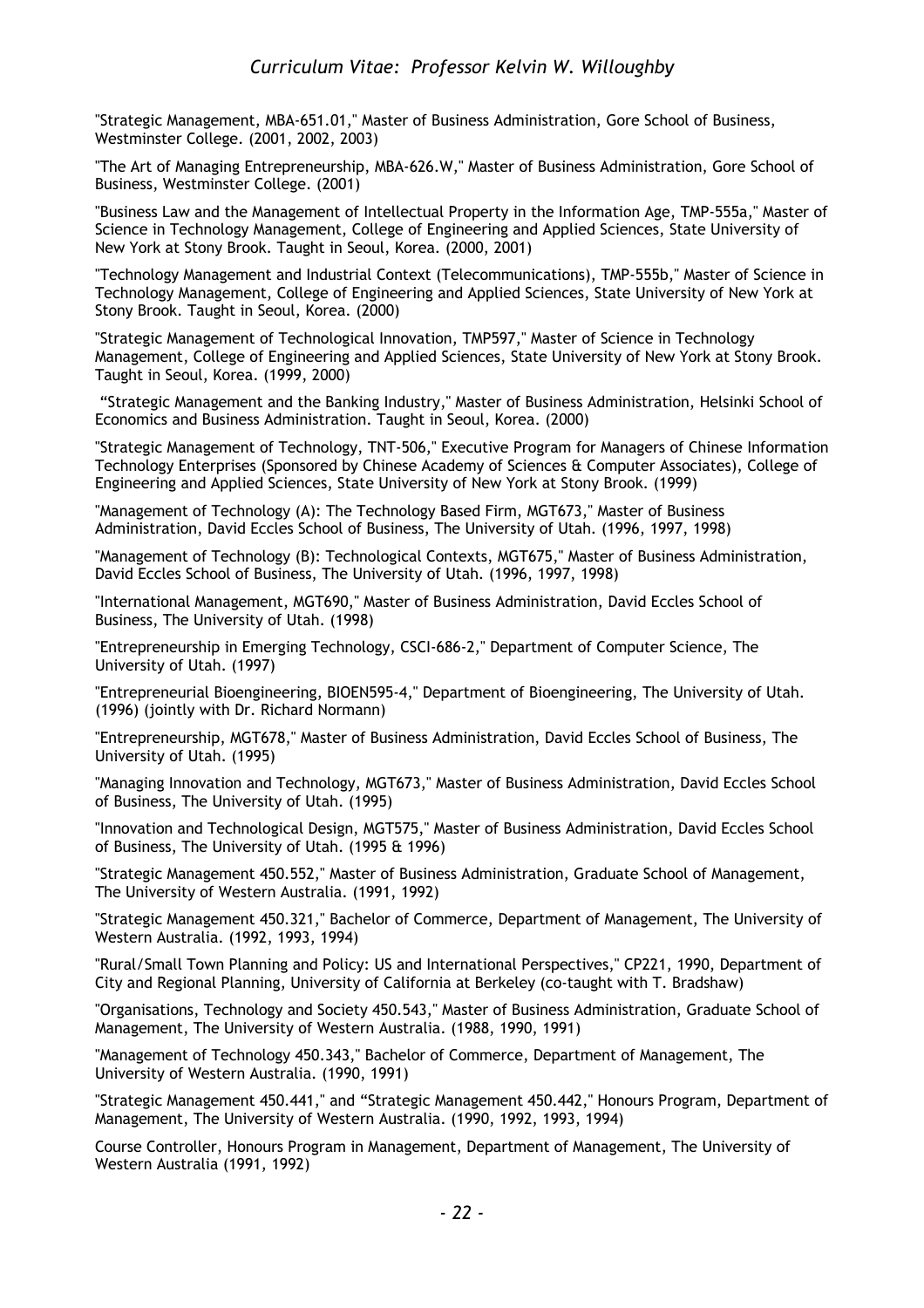A series of courses in Economic Development Policy, University Extension, The University of Western Australia. (1982-1986)

### **Occasional Lecturer**

"Global Strategy, Technology and Innovation" (GSTI), LA F22 BINBO1144U, Department of International Economics, Government and Business, Copenhagen Business School, April 2022.

"Strategic Management," School of Business and Economics, Winston-Salem State University, Winston-Salem, North Carolina. (2004)

"Executive MBA in Utilities Management," Helsinki School of Economics and Business Administration, Seoul, Korea (Institute of Industrial Policy Studies). (1999)

"Urban and Regional Development in the Third World" Masters course, Department of City and Regional Planning, University of California at Berkeley. (1989)

"Engineering and Society 400," fourth year course, Faculty of Engineering, The University of Western Australia. (1988)

"Technology Studies," Diploma of Education Course, Faculty of Education, The University of Western Australia. (1988)

"Entrepreneurship 445 and 446," joint undergraduate course of Dept. of Management and Department of Electrical and Electronic Engineering, The University of Western Australia. (1986)

Undergraduate science course, "Energy and Life Systems," Murdoch University. (1985)

Interdisciplinary undergraduate course, "Science, Technology & Society," Murdoch University. (1979- 1984, 1986, 1987, 1990)

Postgraduate course, "Resources Planning," Department of Town Planning, Curtin University of Technology (previously WAIT) (1981, 1983, 1984, 1987). Course lecture series organizer in 1981.

Undergraduate science course, "Environmental Praxis," Murdoch University. (1982-1984)

### **Tutor**

Undergraduate science course, "Energy and Life Systems," Murdoch University. (1983)

Interdisciplinary undergraduate course, "Science, Technology and Society," Murdoch University. Oncampus mode and distance-education mode. (1980-1983)

Interdisciplinary undergraduate course in humanities and social sciences, "Structure, Thought and Reality," Murdoch University. Distance-education mode. (1980)

Undergraduate science course, "The Scientific Perspective," Murdoch University, School of Mathematical and Physical Sciences. (1979)

### **Supervision and Examination of Graduate Research Students**

Supervisor of graduate research students (Ph.D., Masters & Honours) for HHL Leipzig Graduate School of Management, the Skolkovo Institute of Science and Technology, Curtin University, the University of Minnesota, the University of Western Australia, the University of California at Berkeley, the University of Utah, Fachhochschule Pforzheim (Germany), the State University of New York at Stony Brook, Westminster College; and external examiner (Ph.D., Masters & Honors) for the University of New South Wales, Curtin University of Technology, and Murdoch University. (1990 onwards)

### **Online Courses**

Designed and developed an online course for Philadelphia University, Philadelphia, Pennsylvania, on "Global Business Management," as part of a Certificate Program in preparation for the Certified Global Business Professional certification of NASBITE organization (North American Small Business International Trade Educators). (2004)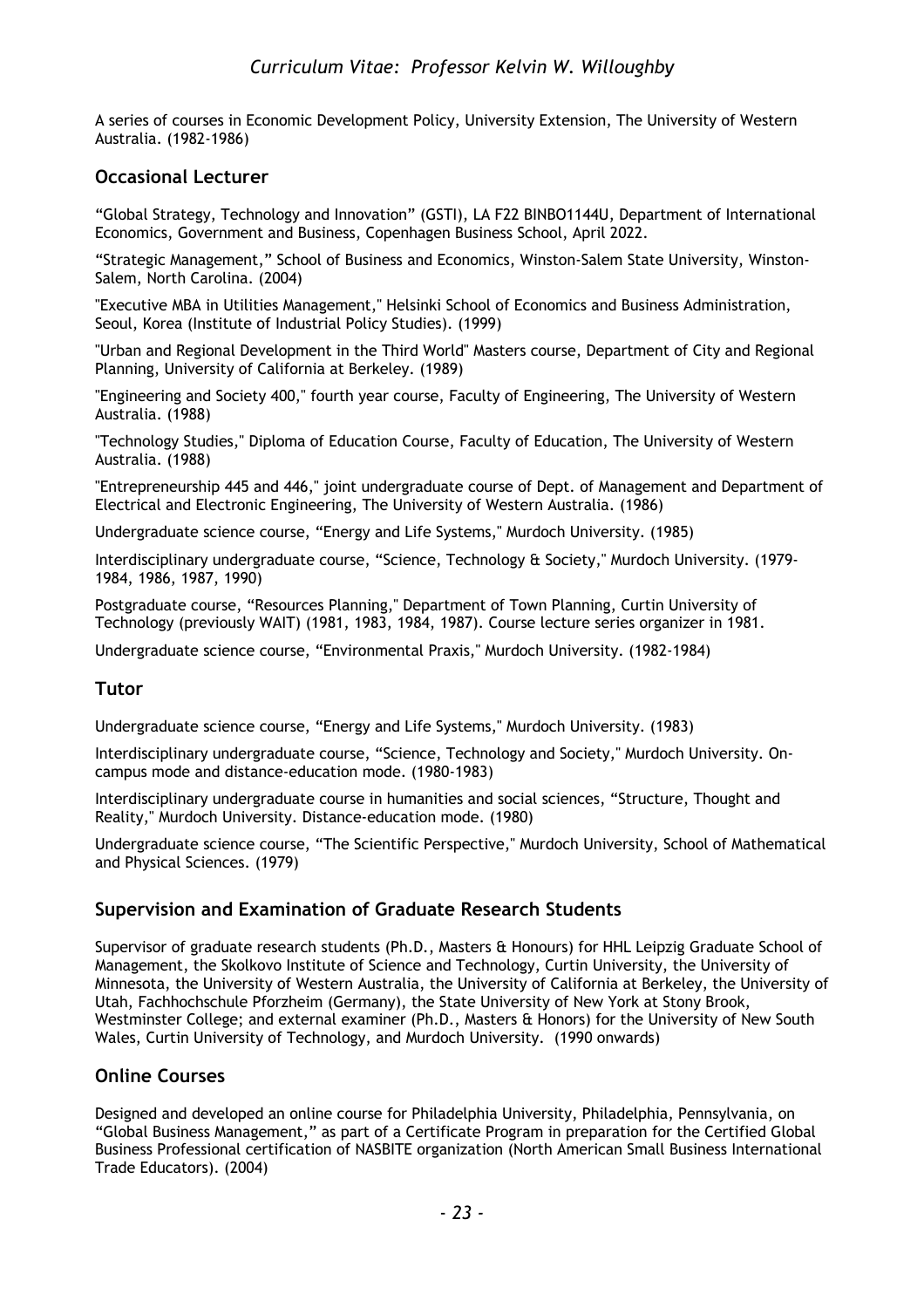Managed the development of the whole Certified Global Business Professional Certification Online Preparatory program for Philadelphia University (Pennsylvania) and MindEdge, Inc. (Massachusetts), comprising four courses and corresponding exams: Global Business Management, Global Marketing, Supply Chain Management, and Trade Finance. http://www.philau.edu/globalbusiness/index.htm (2004)

### **Research Grants Awarded / Principle Investigator**

Otto Mønsted Foundation, Grant of DKK 210.000,00 for Otto Mønsted Visiting Professorship (Otto Mønsted Gæsteprofessorat) for research at the Copenhagen Business School. Project topic: "Intellectual property strategies for international technological competitiveness for companies, countries and regions" (2020-2022)

The Hong Kong Polytechnic University, University Research Grant (\$249,800). Joint project with Prof. Chi Fai Cheung, Dr. Woo Yong Park & Prof. Kelvin W. Willoughby. Project title: " A scenario-based product-service system for servitization of gerontechnology for aging in place." (2017-2018)

The Hong Kong Polytechnic University, University Research Grant (\$128,000). Joint project with Assoc. Prof. Chi Fai Cheung, Dr. Wai Ming Wang Prof. Kelvin W. Willoughby and Dr. Artie Ng. Project title: "Development of a multi-faceted technology assessment system for measuring the performance of innovative technology-intensive enterprises." (2011-2012)

Thailand-Global Entrepreneurship Research Project (incorporating the GEM – Global Entrepreneurship Monitor - Project), Mahidol University & Office of Small and Medium Enterprise Promotion, Thailand. (3,360,000 baht)

Project title: "Thai Entrepreneurship in a Global Context." (2007-2008)

Federal Laboratory Consortium for Technology Transfer (operating budget 2003, \$5,000; operating budget 2004, \$7,000 & \$8,000)

Entrepreneurial Technology Apprenticeship Program (graduate assistant expenses 2003, \$16,000; 2004, \$8,000)

Project title: "Technology Transfer Training and Education Resources Project." (2002-2004)

TumTech GmbH (Technical University of Munich) & Degussa AG (Duesselforf, Germany) (Euro 25,000) "The Virtualization of Universities." (2001-2002)

Ministry of Education, Research, Science and Technology (Federal Republic of Germany); joint research project with Roland Berger & Partner GmbH & Fraunhofer Management Gesellschaft mbH. Total budget approx. DM 700,000.

Project title: "Study of the Development and Operating Mechanisms of Technological Competence Centers in Germany." (1998)

Utah Life Science Industries Association (\$17,260) Project title: "Study of the Bioscience Technology Industries in Utah." (1998)

Research Foundation of the State University of New York (\$40,500) Project title: "Study of the Biotechnology and Biomedical Engineering Industries in New York." (1996)

The University of Utah (\$10,000) Project title: "Options for a University-wide Graduate Program in Technology Management." (1993)

Australian Research Council, 1993 Small Grants Scheme (\$10,117) Project title: "Local industrial networks and international activity in knowledge-based businesses: A study of the biotechnology industry in Australia, California and New York State." (1993)

Research Foundation of the State University of New York, administered by the Center for Biotechnology, State University of New York at Stony Brook and the New York Biotechnology Association (US\$35,000) Project title: "Strategies for the Development of Biotechnology in New York." (1991)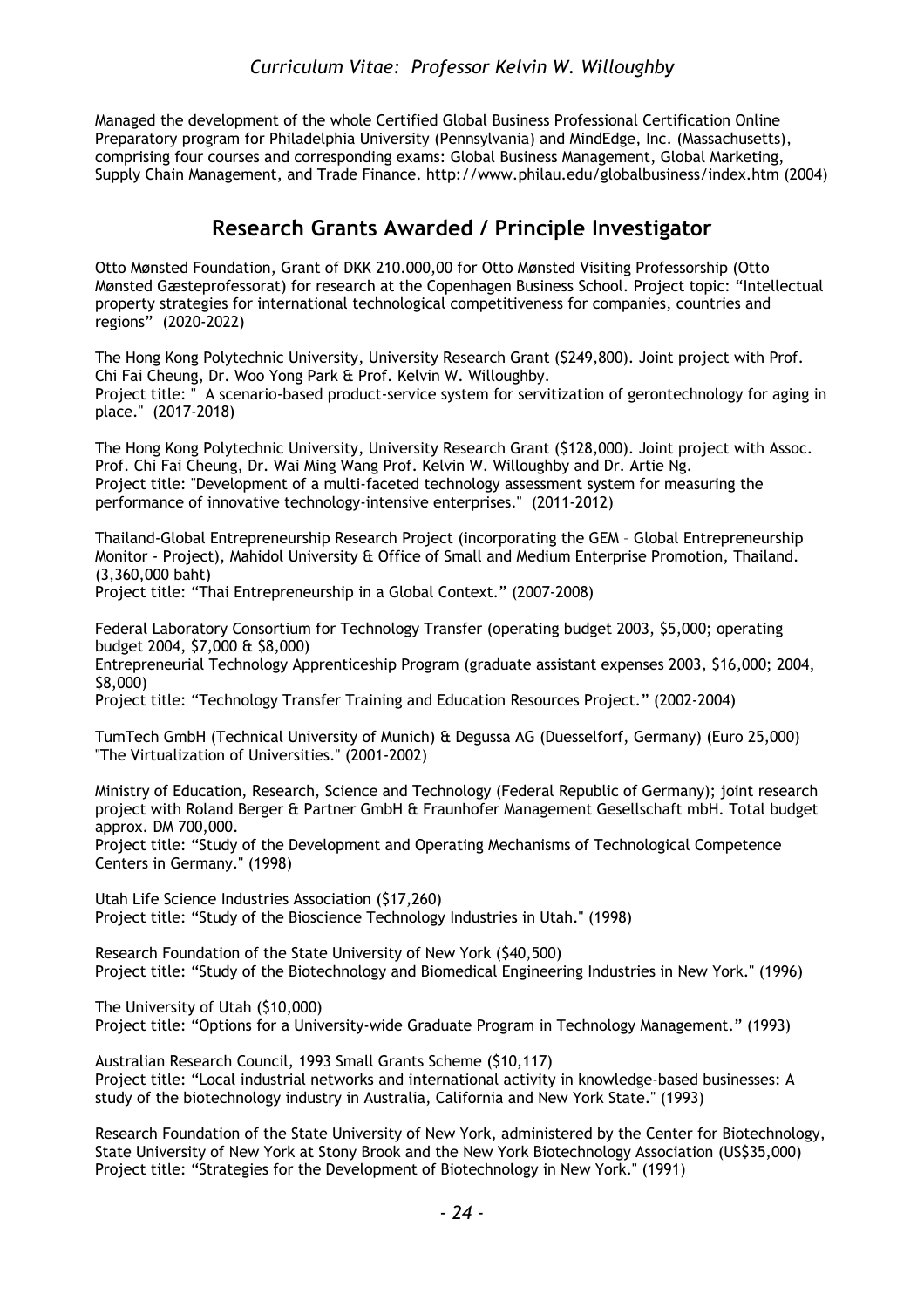University of California at Berkeley, Center for Research in Management (US\$10,000) Project title: "Strategic Analysis of the Biotechnology Industry." (1989/1990)

Commonwealth of Australia, Office of Local Government, and the Western Australian Department of Regional Development and the North West (\$18,000) Project title: "Evaluation of local enterprise development programs in Western Australia." Joint project with J. Moon. (1988)

Commonwealth of Australia, Department of Industry, Technology and Commerce, NIES Scheme (\$32 500 year 1, \$96 300 over 3 years; 1987 - 1990)

Project title: "The Ingredients of Successful Entrepreneurship in a Middle Economy: The Case of Knowledge Based Companies in Western Australia". Joint project with A. Morkel. (1987)

Government of Western Australia, Technology and Industry Development Authority (\$17,000) Project title: "Technology, Agriculture and Regional Development". (1986 -1987)

### **Other Academic and Professional Experience**

Associate Dean of Education (university-wide), Skolkovo Institute of Science and Technology, Moscow, Russia (2015-2016); Chair of Curriculum Committee (2014-2016); member of Institute-wide Doctoral Research Committee (2015-2016); member of Policy Review Committee (2014-2015); member of Personnel Committee / Faculty Appointment Committee (2014-2015); member of Education Committee (2016 onwards); member of Library Committee (2014-2015); member of President and Academic Council (2015); member of Disciplinary Board, Skoltech (2017-2018); Director, Innovation and Intellectual Property Laboratory\* (2014 – onwards). [\*previously "Innovation and Intellectual Property Management Research Unit"]

Director, GLORAD, Center for Global R&D and Innovation (2018 – onwards)

Otto Mønsted Visiting Professor, Department of International Economics, Government and Business, Copenhagen Business School, Copenhagen, Denmark (April – July 2022)

Guest Professor, School of Intellectual Property, Nanjing University of Science and Technology, Nanjing, China. (December 2017 – December 2022)

Visiting Professor, Department of Industrial and Systems Engineering, The Hong Kong Polytechnic University, Kowloon, Hong Kong (2011 - 2021).

Adjunct Professor, School of Electrical Engineering, Computing and Mathematical Sciences, Curtin University, Australia (2018 – 2020)

Scientific Committee member, 10th International Conference on Appropriate Technology (10<sup>th</sup> ICAT), Khartoum, Sudan, November 20-22, 2022. Hosted by the University of Khartoum and the Sudan University of Science and Technology.

International Scientific Committee member, 6th International Conference on Knowledge Management in Asia Pacific (KMAP 2012), Shanghai, China, October 10-12, 2012.

Elected Professoriate Member, Strategic Review Board, Curtin Business School, Curtin University  $(2011 - )$ 

Member of Minerals and Energy Strategic Planning Committee, Curtin University (2011).

#### President, *Willoughby International, LLC.*

Willoughby International LLC is an international professional firm, based in Minneapolis, USA, providing research, consulting and management services in the fields of intellectual property, regional technology-based industry development and international business. Clients have included private companies, high-technology industry associations, national governments, state/provincial governments,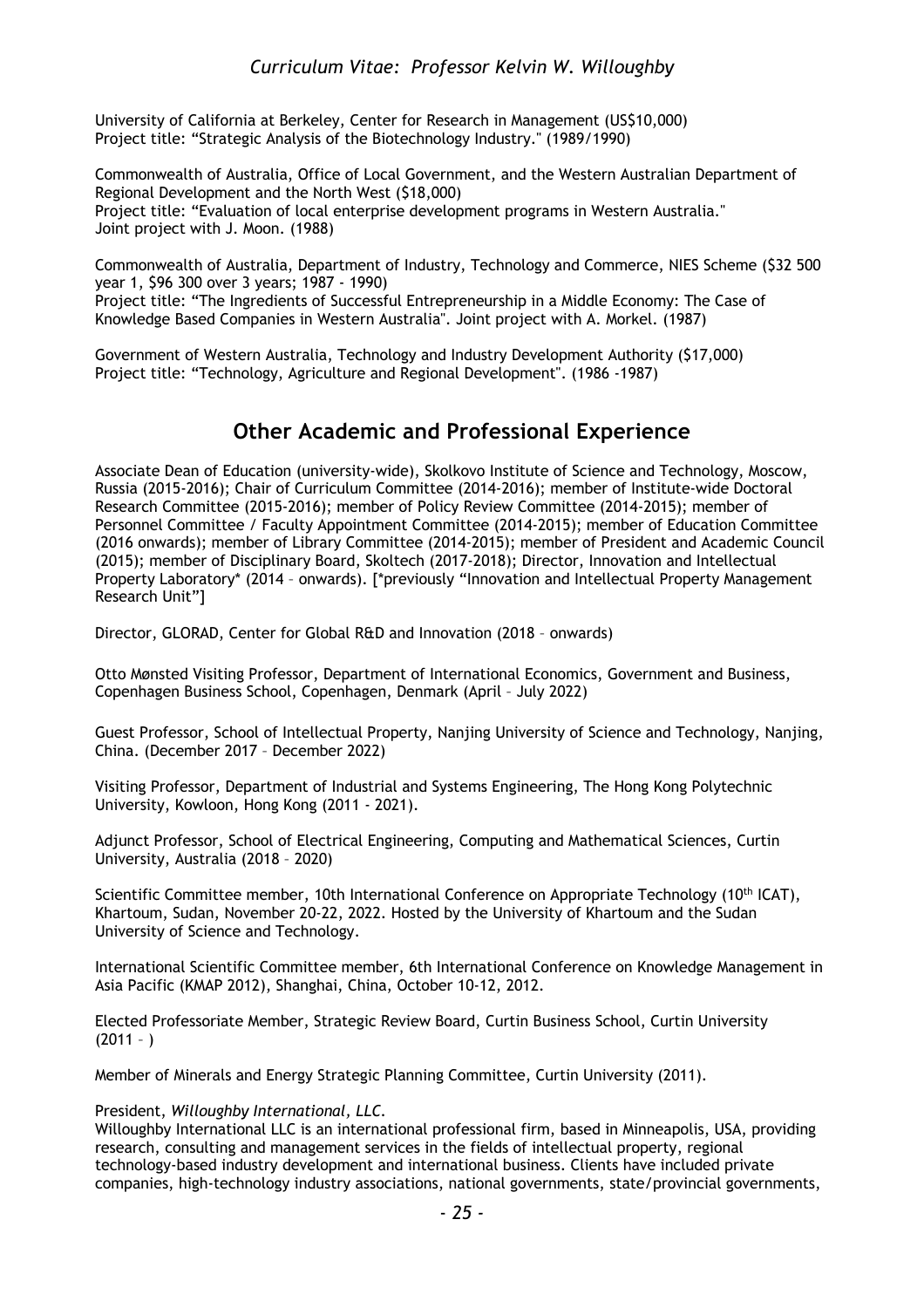educational institutions and research organizations in the United States, Europe and Asia (1997 present).

Intern, Max Planck Innovation, Munich, Germany; advanced-ceramics patent analysis and strategy project. Max Planck Innovation is the technology commercialization / technology transfer organization of the Max-Planck-Gesellschaft zur Förderung der Wissenschaften e. V. (http://www.max-planckinnovation.de) (2008).

Congress Participant, Ninth EIPIN (European Intellectual Property Institutes Network) Congress 2007-08, Zurich / Gerzensee (Switzerland), Strasbourg (France) and London / Windsor (U.K.). Team participant, Topic: IP Enforcement, Technical Compatibility and Standards. (2007-2008)

Convenor, *The IP Roundtable*, Munich Germany. (2007-2008)

Vice-President, Technology and Life-Sciences Entrepreneurship Division, U.S. Association for Small Business and Entrepreneurship (2007); Vice-President Elect (2006); Program Chair (2005); Program Chair-Elect (2004).

Director, Thailand-Global Entrepreneurship Research Project (incorporating the GEM – Global Entrepreneurship Monitor - Project), Mahidol University & Office of Small and Medium Enterprise Promotion, Thailand (2007).

Co-Chair, Statewide Bio-industry Assessment Project, BioBusiness Alliance of Minnesota, Minneapolis-St. Paul (2005-2006).

Visiting Professor, Graduate School of Business, Curtin University of Technology, Australia (2006).

Visiting Research Fellow, Research Center for Advanced Science and Technology (RCAST), Department of Intellectual Property, The University of Tokyo, Tokyo, Japan (2005).

Member, Education and Training Committee, Federal Laboratory Consortium for Technology Transfer, United States Government (2003-2004)

Curriculum Development Consultant, MindEdge, Inc., online education (2004)

Professor, Etisalat University / Etisalat College of Engineering, Sharjah, United Arab Emirates (visitor, 2004)

Faculty Member & Member of Planning Group, Emerging Minority Business Leaders Program, Sponsored by the U.S. Minority Business Development Administration (2003-2004)

Coordinator, Re-accreditation Process, Gore School of Business (2003)

Visiting Scholar, Milano Graduate School of Management and Urban Policy, New School University, New York City (2003).

Chair Elect of the Faculty, Westminster College. (2003)

Member of the Faculty Senate, Westminster College. (2003-)

Member of College-wide Strategic Planning Committee, Educational Signature, Westminster College. (2003)

Chair, Sabbatical and Merit Leave Committee, Westminster College. (2002, 2003)

Director, Education and Training Project for Technology Transfer and Technology Management in the Federal Government Laboratories. Joint venture with the Federal Laboratories Consortium of the U.S. Government. Chair: L. Murray (F.L.C.) Co-director: J. Miller (F.L.C. & N.T.T.C.). (2002, 2003 -)

Board Member, MediaPort, Inc., Salt Lake City [digital technology communications company]. (2002-)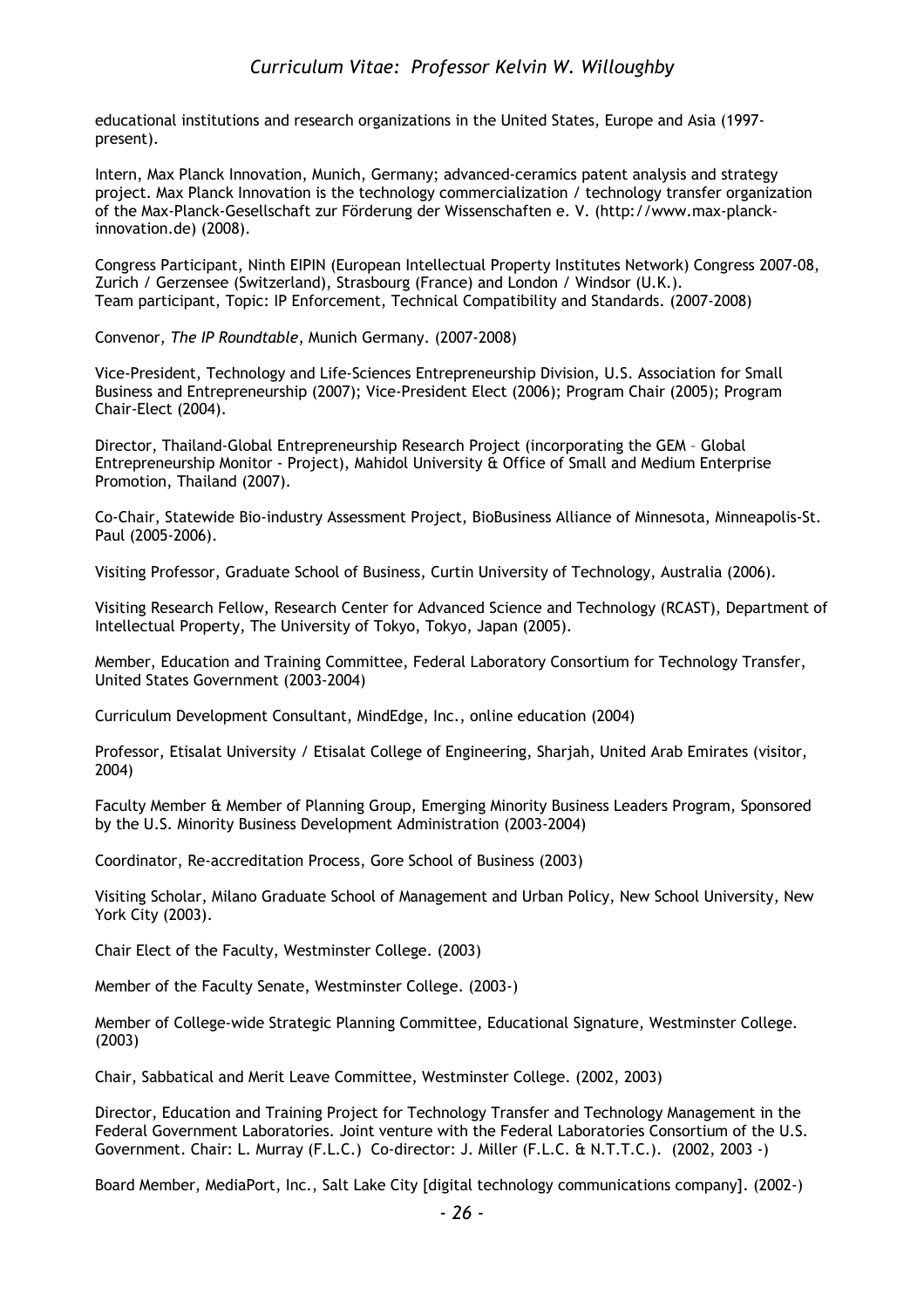Faculty Mentor for Westminster College MBA Student Business Planning Team that won First Place in the state-wide business planning competition, the *Utah Entrepreneurship Challenge.* (2002)

External Reviewer, Master of Business Administration in Technology Management, State University of New York, Institute of Technology, Utica/Rome. (2001)

Principle designer of curriculum for new graduate degree programs: Master of Business Administration in Technology Management & Master of Science in Technology Commercialization, Gore School of Business, Westminster College. (2001).

Academic Director and Program Manager for proposed international graduate program, Master of Science in Technology Management, to be offered in Guangzhou, China, and in New York, by the College of Engineering and Applied Sciences, State University of New York at Brook. (2001)

Academic Director and Program Manager, international graduate program, Master of Science in Technology Management (with a focus on Information and Telecommunications), offered in Seoul, Korea, and in New York, by the College of Engineering and Applied Sciences, State University of New York at Stony Brook (in Association with the Institute of Industrial Policy Studies). (1999-2001)

Member, Working Group on Technology and Economic Development in the Tri-State Region, New York Academy of Sciences. (1998-2001)

Member, International Council, State University of New York at Stony Brook. (1999-2001)

Member, Advisory Board, School of Professional Development and Continuing Education, State University of New York at Stony Brook. (1999-2001)

Member, Provost's Advisory Committee on Undergraduate Business Education, State University of New York at Stony Brook. (2000)

Received a US\$1.2 million industry grant to endow the David Eccles School of Business contribution to the Management of Technology Program at the University of Utah [jointly with the Dean of Business and the Development Director of the David Eccles School of Business] (1997).

Member, Evaluation Team, Utah State Board of Regents, Review of Technology Management Baccalaureate Degree Program, Utah Valley State College. (1996)

Member, Advisory Board, Bachelor of Science in Technology Management, Utah Valley State College. (1996)

Vice President (and co-founder), Western Australian Technology Studies Society. (1992-1994)

Director, Honours Program, Department of Organizational and Labour Studies, The University of Western Australia. (1991-1994)

Member, Technology Studies Consultative Committee, Western Australian College of Advanced Education. (1988-1994)

Advisor/Consultant, Prince of Songkla University, Thailand. Establishment of a new university-wide program in management of technology and technology transfer. (1988)

Member, Central Valley Project, Agricultural Issues Center, University of California, Davis (1989-1990)

Visitor, Department of Business and Management, University of Stirling, Scotland, United Kingdom. (August 1988)

Permanent Alternate Member (representing the University of Western Australia), Management Committee, Institute for Small Business Research, Western Australia. (1988-)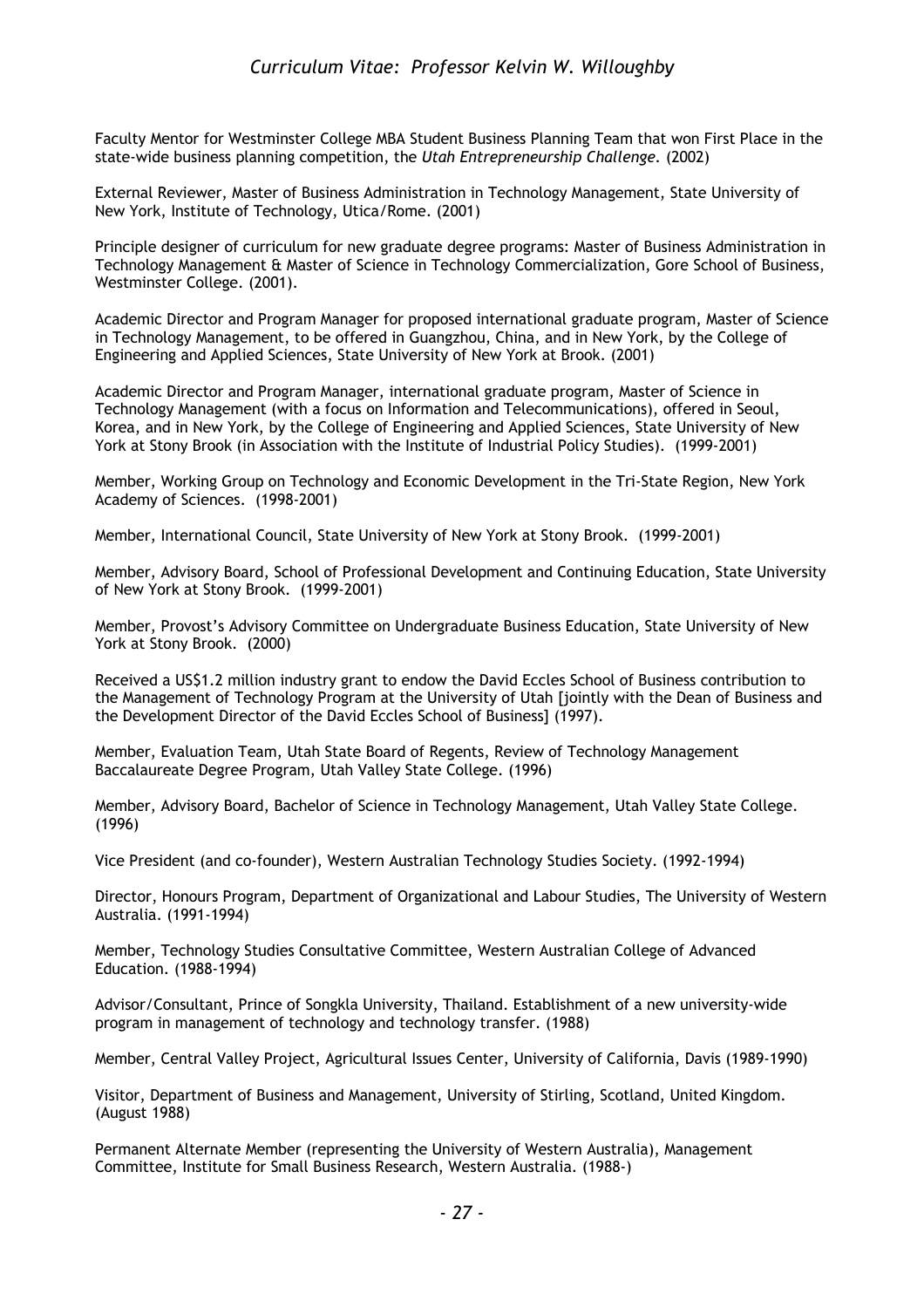Expert Advisor, Interdepartmental Advisory Committee on Local Economic Initiatives, Government of Western Australia. (August 1988)

Member of Organizing Committee, 1988 Conference, Australian and New Zealand Association of Management Educators.

Associate, APACE Development Consultants Ltd., Sydney, Australia.

Prepared a proposal to the Government of Western Australia on behalf of the Vice-Chancellor's Office of the University of Western Australia for the establishment of a science and technology policy research centre. (1987)

Convenor of Department of Management (University of Western Australia) Research Seminar Series (1988). Co-convenor (with Prof. A. Morkel) of the cross-campus seminar series on Industry Strategy and Technology Policy. (1986,1987).

Planned and chaired joint project of Western Australian Science, Industry and Technology Council, and W.A. Department of Employment and Training, on "Technology Choice for Employment Generation" (an empirical and theoretical study aimed at producing investment criteria for use in technology, innovation and industry development policies). (\$30 000; 1984-1986)

Consultant to the Technology Directorate of the Government of Western Australia on the employment impacts of technology. (1984)

Australian delegate to International Consultation, "The Future: Science, Faith and Justice in Asia," University of Philippines (Quezon City), Manila, Philippines, December 18-22, 1983.

Convenor, Community Science Group, Murdoch University. (1981-1983)

Member of various ad hoc working groups of government departments; numerous talks to community groups and service organizations. (1980-1988)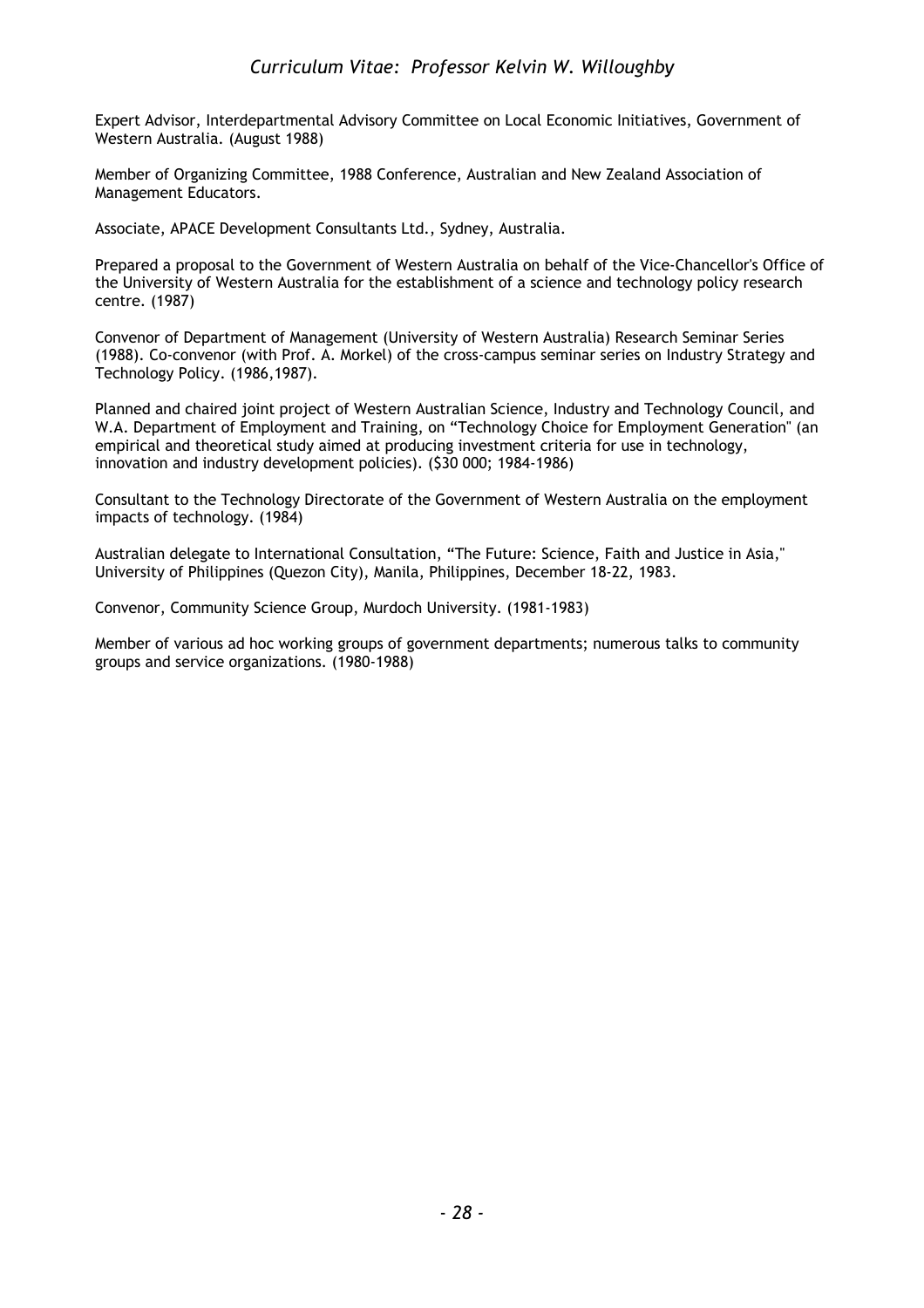# **Association with Scholarly Journals**

Reviewer: *Technovation*. 2005 – Reviewer: *World Patent Information*. 2019 – Reviewer: *Technological Forecasting and Social Change*. 2019 – Reviewer: *Innovation: Organization and Management*. 2019 – Reviewer: *International Journal of Innovation and Technology Management*. 2019 - Reviewer: *Journal of Knowledge Management*. 2016 – Reviewer: *SAGE Open*. 2020 – Reviewer: *IEEE Access*. 2020 – Reviewer: *International Journal of Intellectual Property Management*. 2016 – Editorial Board, Member: *International Journal of Intellectual Property Management*. 2020 – Reviewer: *International Journal of Technology Management*. 2016 – Reviewer: *IEEE Transactions on Engineering Management*. 2006 - Reviewer: *Journal of Management and Organization*. 2011 – Editorial Board, Member: *International Journal of Technoentrepreneurship*. 2007 – 2019. Reviewer: *Research Policy*. 2008 - Reviewer: *Journal of High Technology Management Research*. 2004 - Editorial Review Board, Member: *Journal of Applied Educational Technology*. 2004 - Associate Editor, *Technology Studies* (Berlin and New York: de Gruyter). 1991-1994. Reviewer, *The Journal of Technology Transfer* (Indianapolis: Technology Transfer Society). 1990. Reviewer, *Studies in Technological Innovation and Human Resources*, refereed book series (Berlin and New York: de Gruyter). 1989. Guest Editor, special issue of *International Journal of Technology Management*, 1992. Reviewer: *Futures* (London: Butterworths); books, Walter de Gruyter, Berlin. 1990. Reviewer: *Journal of the Community Development Society*. 2002. Reviewer: *Academy of Management*. 2000. Reviewer: *International Journal of Public Finance*. 2003.

# **Professional Associations**

International Association for the Advancement of Teaching & Research in Intellectual Property\* ATRIP Institute of Electrical and Electronics Engineers\* IEEE Academy of Management\* AOM Licensing Executives Society\* LES International Society for Professional Innovation Management\* ISPIM Institute for Operations Research and the Management Sciences INFORMS International Association for Management of Technology IAMOT U.S. Association for Small Business and Entrepreneurship USASBE Association of University Technology Managers AUTM Strategic Management Society SMS New York Academy of Sciences NYAS American Association for the Advancement of Science AAAS \*active